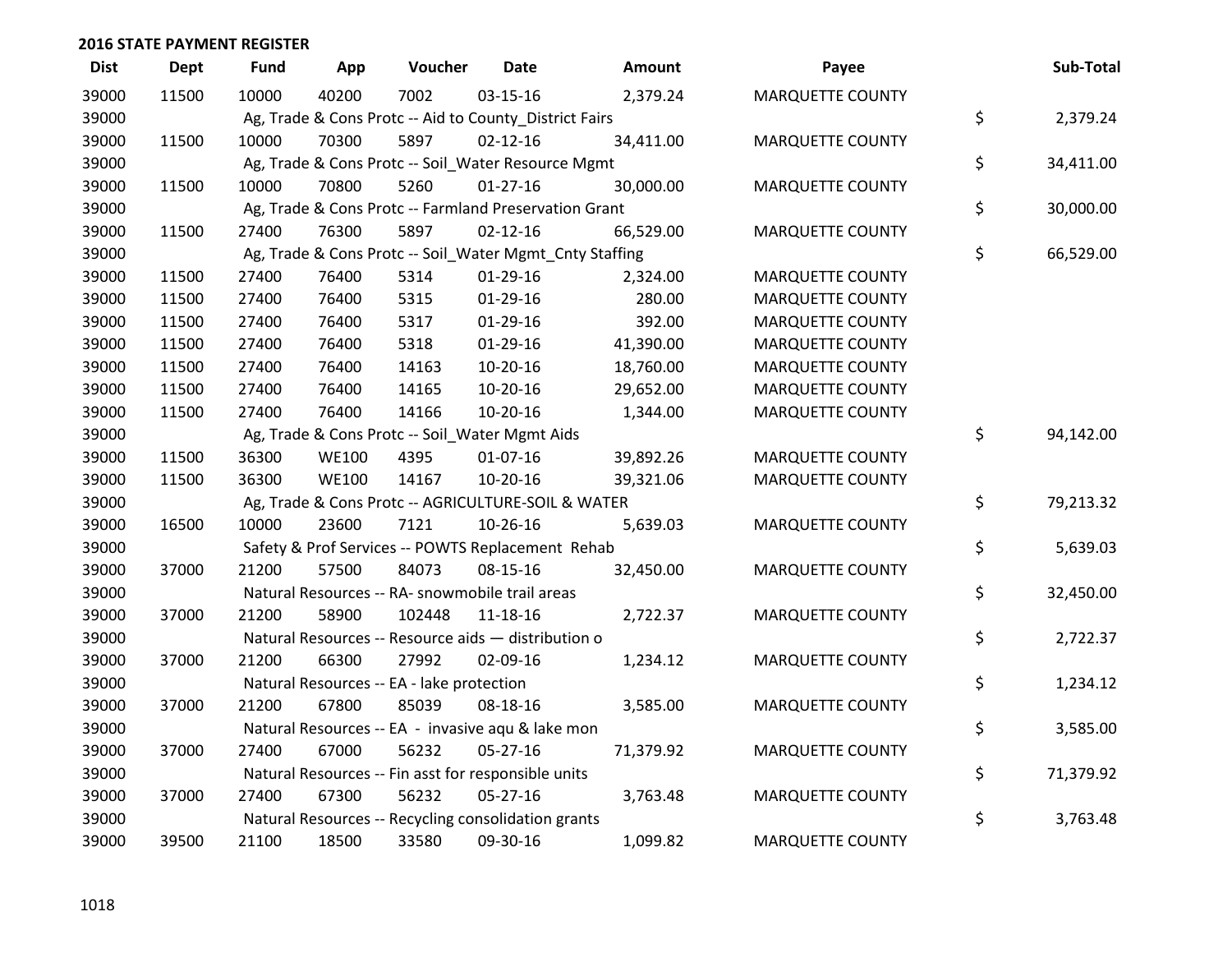| <b>Dist</b> | <b>Dept</b> | <b>Fund</b> | App   | Voucher                                | <b>Date</b>    | Amount     | Payee                      | Sub-Total        |
|-------------|-------------|-------------|-------|----------------------------------------|----------------|------------|----------------------------|------------------|
| 39000       | 39500       | 21100       | 18500 | 33606                                  | 09-30-16       | 3,924.14   | <b>MARQUETTE COUNTY</b>    |                  |
| 39000       | 39500       | 21100       | 18500 | 33618                                  | 09-30-16       | 1,447.90   | <b>MARQUETTE COUNTY</b>    |                  |
| 39000       | 39500       | 21100       | 18500 | 33625                                  | 09-30-16       | 7,120.66   | MARQUETTE COUNTY           |                  |
| 39000       | 39500       | 21100       | 18500 | 58791                                  | 12-05-16       | 1,133.60   | <b>MARQUETTE COUNTY</b>    |                  |
| 39000       | 39500       | 21100       | 18500 | 58823                                  | 12-05-16       | 3,071.76   | MARQUETTE COUNTY           |                  |
| 39000       | 39500       | 21100       | 18500 | 58886                                  | 12-05-16       | 8,289.42   | <b>MARQUETTE COUNTY</b>    |                  |
| 39000       | 39500       | 21100       | 18500 | 60523                                  | 12-12-16       | 1,719.00   | <b>MARQUETTE COUNTY</b>    |                  |
| 39000       | 39500       | 21100       | 18500 | 60550                                  | 12-12-16       | 3,598.12   | <b>MARQUETTE COUNTY</b>    |                  |
| 39000       | 39500       | 21100       | 18500 | 60595                                  | 12-13-16       | 7,282.78   | MARQUETTE COUNTY           |                  |
| 39000       |             |             |       | Transportation -- Hwy Sfty Loc Aid Ffd |                |            |                            | \$<br>38,687.20  |
| 39000       | 39500       | 21100       | 19000 | 148                                    | 07-05-16       | 338,348.70 | MARQUETTE COUNTY           |                  |
| 39000       | 39500       | 21100       | 19000 | 29102                                  | 10-03-16       | 169,174.35 | MARQUETTE COUNTY           |                  |
| 39000       |             |             |       | Transportation -- Trans Aids To Co.-Sf |                |            |                            | \$<br>507,523.05 |
| 39000       | 39500       | 21100       | 16800 | 88039                                  | 05-06-16       | 68,844.00  | <b>COUNTY OF MARQUETTE</b> |                  |
| 39000       |             |             |       | Transportation -- Eldly&Disa Co/Aid Sf |                |            |                            | \$<br>68,844.00  |
| 39000       | 39500       | 21100       | 18500 | 70389                                  | $01-07-16$     | 3,726.42   | TREAS MARQUETTE CO         |                  |
| 39000       | 39500       | 21100       | 18500 | 70606                                  | $01 - 11 - 16$ | 3,708.81   | TREAS MARQUETTE CO         |                  |
| 39000       | 39500       | 21100       | 18500 | 71716                                  | $01 - 22 - 16$ | 3,674.09   | TREAS MARQUETTE CO         |                  |
| 39000       | 39500       | 21100       | 18500 | 73714                                  | $02 - 16 - 16$ | 4,000.00   | TREAS MARQUETTE CO         |                  |
| 39000       | 39500       | 21100       | 18500 | 73714                                  | $02 - 16 - 16$ | 4,586.83   | TREAS MARQUETTE CO         |                  |
| 39000       | 39500       | 21100       | 18500 | 77809                                  | 03-29-16       | 4,685.64   | TREAS MARQUETTE CO         |                  |
| 39000       | 39500       | 21100       | 18500 | 79417                                  | 04-18-16       | 4,533.01   | TREAS MARQUETTE CO         |                  |
| 39000       | 39500       | 21100       | 18500 | 79743                                  | $04 - 21 - 16$ | 9,613.92   | TREAS MARQUETTE CO         |                  |
| 39000       | 39500       | 21100       | 18500 | 82615                                  | 05-23-16       | 4,055.66   | TREAS MARQUETTE CO         |                  |
| 39000       | 39500       | 21100       | 18500 | 82615                                  | 05-23-16       | 6,388.24   | TREAS MARQUETTE CO         |                  |
| 39000       | 39500       | 21100       | 18500 | 82615                                  | 05-23-16       | 6,705.52   | TREAS MARQUETTE CO         |                  |
| 39000       | 39500       | 21100       | 18500 | 83481                                  | 06-03-16       | 841.92     | TREAS MARQUETTE CO         |                  |
| 39000       | 39500       | 21100       | 18500 | 84679                                  | 06-16-16       | 416.56     | TREAS MARQUETTE CO         |                  |
| 39000       | 39500       | 21100       | 18500 | 85371                                  | 06-22-16       | 1,592.96   | TREAS MARQUETTE CO         |                  |
| 39000       | 39500       | 21100       | 18500 | 85371                                  | 06-22-16       | 7,167.84   | TREAS MARQUETTE CO         |                  |
| 39000       | 39500       | 21100       | 18500 | 85371                                  | 06-22-16       | 13,153.96  | TREAS MARQUETTE CO         |                  |
| 39000       | 39500       | 21100       | 18500 | 87248                                  | $07-14-16$     | 1,670.64   | TREAS MARQUETTE CO         |                  |
| 39000       | 39500       | 21100       | 18500 | 88117                                  | 07-19-16       | 1,361.16   | TREAS MARQUETTE CO         |                  |
| 39000       | 39500       | 21100       | 18500 | 88117                                  | 07-19-16       | 3,792.88   | TREAS MARQUETTE CO         |                  |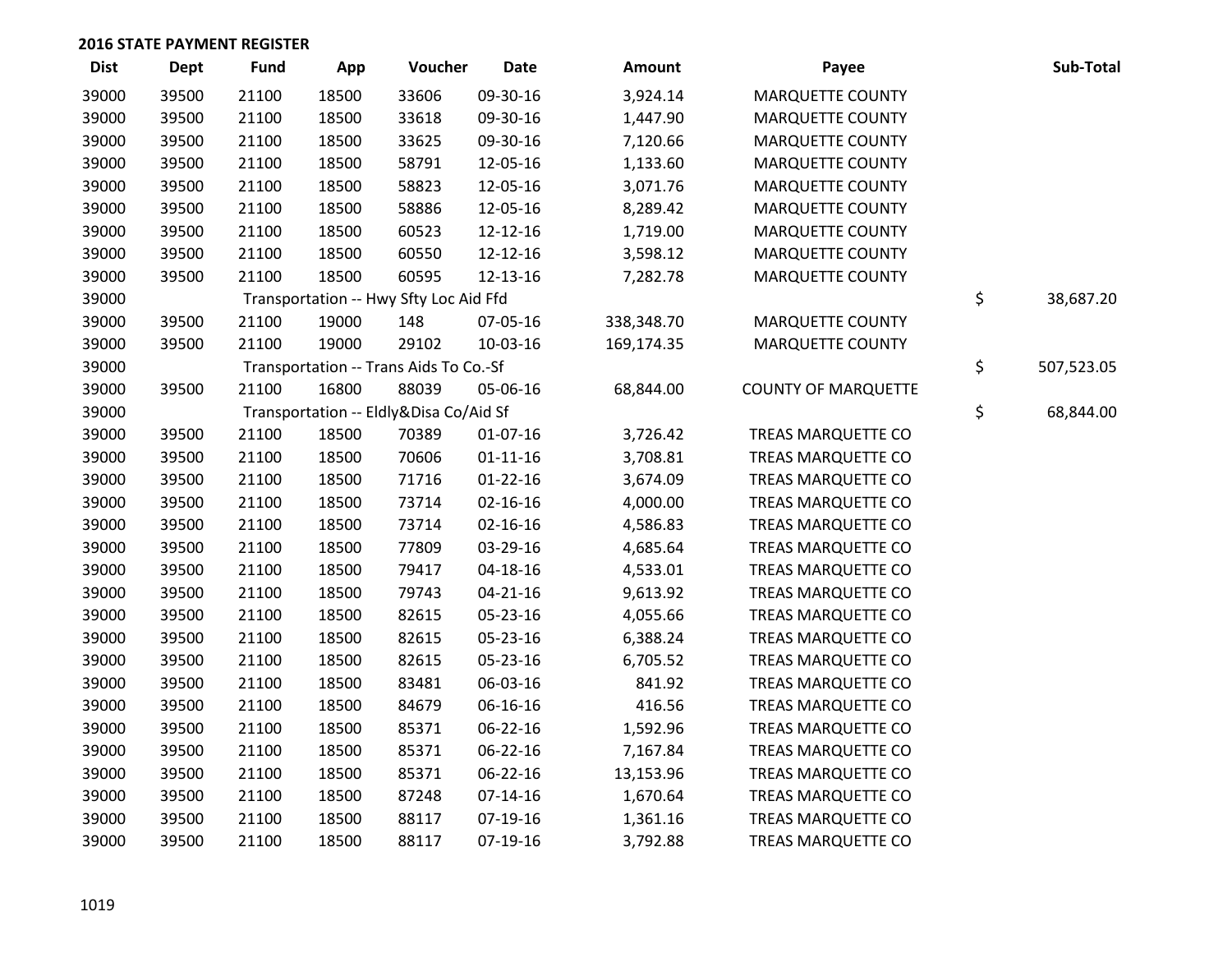| <b>Dist</b> | Dept  | <b>Fund</b> | App   | Voucher                                           | <b>Date</b>    | Amount       | Payee                      | Sub-Total          |
|-------------|-------|-------------|-------|---------------------------------------------------|----------------|--------------|----------------------------|--------------------|
| 39000       | 39500 | 21100       | 18500 | 88117                                             | $07-19-16$     | 10,937.97    | TREAS MARQUETTE CO         |                    |
| 39000       |       |             |       | Transportation -- Hwy Sfty Loc Aid Ffd            |                |              |                            | \$<br>96,614.03    |
| 39000       | 39500 | 21100       | 19000 | 74039                                             | $01 - 04 - 16$ | 169,174.35   | <b>COUNTY OF MARQUETTE</b> |                    |
| 39000       |       |             |       | Transportation -- Trans Aids To Co.-Sf            |                |              |                            | \$<br>169,174.35   |
| 39000       | 41000 | 10000       | 11600 | 92396                                             | 11-29-16       | 9,680.00     | <b>MARQUETTE COUNTY</b>    |                    |
| 39000       |       |             |       | Corrections -- Reimbursing counties for proba     |                |              |                            | \$<br>9,680.00     |
| 39000       | 41000 | 10000       | 31300 | 26744                                             | 02-05-16       | 25,402.86    | <b>MARQUETTE COUNTY</b>    |                    |
| 39000       | 41000 | 10000       | 31300 | 34403                                             | 03-09-16       | 18,039.17    | MARQUETTE COUNTY           |                    |
| 39000       |       |             |       | Corrections -- Community youth and family aid     |                |              |                            | \$<br>43,442.03    |
| 39000       | 43500 | 10000       | 11900 | 72435                                             | 09-02-16       | 7,012.57     | <b>MARQUETTE COUNTY</b>    |                    |
| 39000       |       |             |       | Health Services -- Emergency medical services, ai |                |              |                            | \$<br>7,012.57     |
| 39000       | 43500 | 10000       | 41400 | 50152                                             | 06-03-16       | 196,304.00   | <b>MARQUETTE COUNTY</b>    |                    |
| 39000       |       |             |       | Health Services -- Income maintenance             |                |              |                            | \$<br>196,304.00   |
| 39000       | 43500 | 10000       | 00000 | 90614                                             | $01 - 04 - 16$ | 24,169.00    | MARQUETTE CO               |                    |
| 39000       | 43500 | 10000       | 00000 | 90616                                             | $02 - 01 - 16$ | 29,923.00    | <b>MARQUETTE CO</b>        |                    |
| 39000       | 43500 | 10000       | 00000 | 90618                                             | 03-01-16       | 30,379.00    | MARQUETTE CO               |                    |
| 39000       | 43500 | 10000       | 00000 | 90622                                             | $04 - 01 - 16$ | 792,739.00   | MARQUETTE CO               |                    |
| 39000       | 43500 | 10000       | 00000 | 90625                                             | 05-03-16       | 105,815.00   | MARQUETTE CO               |                    |
| 39000       | 43500 | 10000       | 00000 | 90627                                             | 06-01-16       | 1,794,110.00 | MARQUETTE CO               |                    |
| 39000       | 43500 | 10000       | 00000 | 90628                                             | 06-29-16       | 17,678.00    | MARQUETTE CO               |                    |
| 39000       | 43500 | 10000       | 00000 | 90700                                             | $07 - 01 - 16$ | 559,645.00   | MARQUETTE CO               |                    |
| 39000       | 43500 | 10000       | 00000 | 90701                                             | 08-01-16       | 852,634.00   | <b>MARQUETTE CO</b>        |                    |
| 39000       | 43500 | 10000       | 00000 | 90702                                             | 09-01-16       | 524,298.00   | MARQUETTE CO               |                    |
| 39000       | 43500 | 10000       | 00000 | 90704                                             | $10-01-16$     | 1,596,414.00 | MARQUETTE CO               |                    |
| 39000       | 43500 | 10000       | 00000 | 90705                                             | $11 - 01 - 16$ | 487,168.00   | MARQUETTE CO               |                    |
| 39000       | 43500 | 10000       | 00000 | 90706                                             | 12-01-16       | 551,619.00   | MARQUETTE CO               |                    |
| 39000       |       |             |       | Health Services -- State/Fed Aids                 |                |              |                            | \$<br>7,366,591.00 |
| 39000       | 45500 | 10000       | 20200 | 8296                                              | $04 - 01 - 16$ | 1,203.20     | MARQUETTE COUNTY           |                    |
| 39000       |       |             |       | Justice -- Officer training reimbursement         |                |              |                            | \$<br>1,203.20     |
| 39000       | 45500 | 10000       | 22100 | 14330                                             | $07 - 22 - 16$ | 1,080.00     | <b>MARQUETTE COUNTY</b>    |                    |
| 39000       |       |             |       | Justice -- Crime laboratories, DNA                |                |              |                            | \$<br>1,080.00     |
| 39000       | 45500 | 10000       | 22500 | 6352                                              | $02 - 16 - 16$ | 37,349.00    | <b>MARQUETTE COUNTY</b>    |                    |
| 39000       |       |             |       | Justice -- Drug crimes enforcement, local         |                |              |                            | \$<br>37,349.00    |
| 39000       | 45500 | 10000       | 23100 | 8296                                              | $04 - 01 - 16$ | 4,073.21     | <b>MARQUETTE COUNTY</b>    |                    |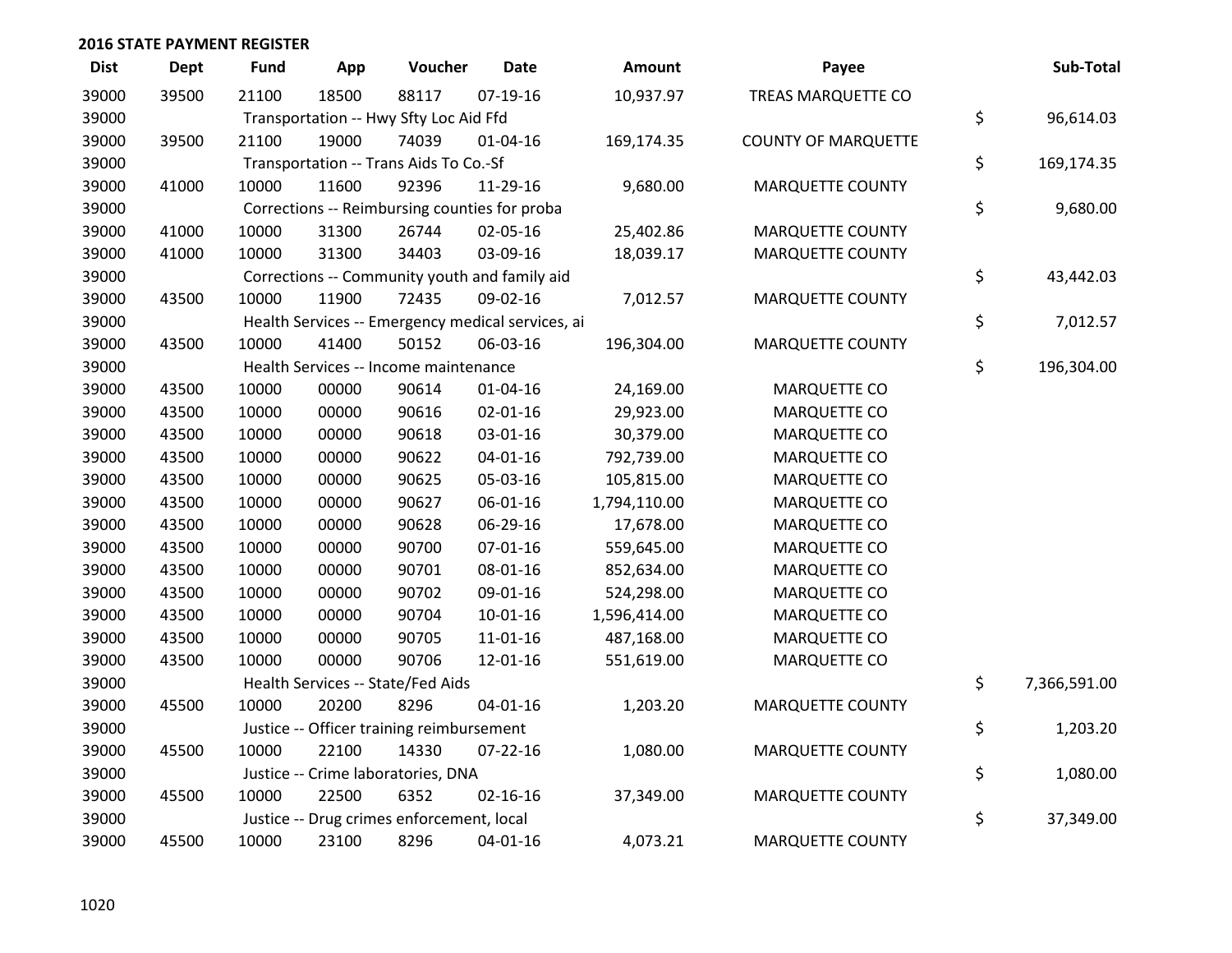| <b>Dist</b> | <b>Dept</b> | <b>Fund</b> | App   | Voucher                                           | <b>Date</b>                                        | <b>Amount</b> | Payee                   | Sub-Total        |
|-------------|-------------|-------------|-------|---------------------------------------------------|----------------------------------------------------|---------------|-------------------------|------------------|
| 39000       | 45500       | 10000       | 23100 | 12997                                             | 06-24-16                                           | 10,072.32     | <b>MARQUETTE COUNTY</b> |                  |
| 39000       | 45500       | 10000       | 23100 | 16891                                             | 09-22-16                                           | 6,400.00      | <b>MARQUETTE COUNTY</b> |                  |
| 39000       |             |             |       | Justice -- Law enforcement train, local           |                                                    |               |                         | \$<br>20,545.53  |
| 39000       | 45500       | 10000       | 25100 | 14862                                             | 08-04-16                                           | 6,184.62      | <b>MARQUETTE COUNTY</b> |                  |
| 39000       | 45500       | 10000       | 25100 | 19098                                             | 11-09-16                                           | 9,363.00      | <b>MARQUETTE COUNTY</b> |                  |
| 39000       |             |             |       | Justice -- Federal aid, local assistance          |                                                    |               |                         | \$<br>15,547.62  |
| 39000       | 45500       | 10000       | 27100 | 6082                                              | 02-08-16                                           | 35,745.89     | <b>MARQUETTE COUNTY</b> |                  |
| 39000       | 45500       | 10000       | 27100 | 10596                                             | 05-31-16                                           | 28,376.67     | <b>MARQUETTE COUNTY</b> |                  |
| 39000       | 45500       | 10000       | 27100 | 16223                                             | 09-09-16                                           | 24,157.63     | <b>MARQUETTE COUNTY</b> |                  |
| 39000       | 45500       | 10000       | 27100 | 19136                                             | 11-09-16                                           | 20,139.80     | MARQUETTE COUNTY        |                  |
| 39000       |             |             |       | Justice -- Alt prosecution alcohol drugs          |                                                    |               |                         | \$<br>108,419.99 |
| 39000       | 45500       | 10000       | 53200 | 7614                                              | 03-14-16                                           | 19,354.68     | <b>MARQUETTE COUNTY</b> |                  |
| 39000       | 45500       | 10000       | 53200 | 14444                                             | $07 - 22 - 16$                                     | 16,649.18     | <b>MARQUETTE COUNTY</b> |                  |
| 39000       |             |             |       | Justice -- Crime victim witness assist            |                                                    |               |                         | \$<br>36,003.86  |
| 39000       | 46500       | 10000       | 30800 | 6677                                              | 03-01-16                                           | 381.00        | <b>MARQUETTE COUNTY</b> |                  |
| 39000       | 46500       | 10000       | 30800 | 17477                                             | 11-07-16                                           | 7,924.31      | <b>MARQUETTE COUNTY</b> |                  |
| 39000       |             |             |       |                                                   | Military Affairs -- Emergency response equipment   |               |                         | \$<br>8,305.31   |
| 39000       | 46500       | 10000       | 33700 | 12942                                             | 07-20-16                                           | 2,716.50      | MARQUETTE COUNTY        |                  |
| 39000       | 46500       | 10000       | 33700 | 18618                                             | 12-06-16                                           | 2,716.50      | MARQUETTE COUNTY        |                  |
| 39000       |             |             |       | Military Affairs -- Local emer planning grants    |                                                    |               |                         | \$<br>5,433.00   |
| 39000       | 46500       | 10000       | 34200 | 5053                                              | $01 - 27 - 16$                                     | 12,715.26     | <b>MARQUETTE COUNTY</b> |                  |
| 39000       | 46500       | 10000       | 34200 | 5603                                              | 02-04-16                                           | 2,782.50      | <b>MARQUETTE COUNTY</b> |                  |
| 39000       | 46500       | 10000       | 34200 | 13881                                             | 08-16-16                                           | 12,680.93     | <b>MARQUETTE COUNTY</b> |                  |
| 39000       | 46500       | 10000       | 34200 | 15541                                             | 09-26-16                                           | 9,892.25      | MARQUETTE COUNTY        |                  |
| 39000       | 46500       | 10000       | 34200 | 18688                                             | 12-06-16                                           | 12,680.93     | <b>MARQUETTE COUNTY</b> |                  |
| 39000       |             |             |       | Military Affairs -- Federal aid, local assistance |                                                    |               |                         | \$<br>50,751.87  |
| 39000       | 46500       | 10000       | 35000 | 3879                                              | $01-13-16$                                         | 5,823.10      | <b>MARQUETTE COUNTY</b> |                  |
| 39000       | 46500       | 10000       | 35000 | 11436                                             | $06-17-16$                                         | 8,971.13      | MARQUETTE COUNTY        |                  |
| 39000       |             |             |       |                                                   | Military Affairs -- Federal aid, homeland security |               |                         | \$<br>14,794.23  |
| 39000       | 48500       | 15200       | 12700 | 13983                                             | 06-30-16                                           | 850.00        | <b>MARQUETTE COUNTY</b> |                  |
| 39000       |             |             |       | Veterans Affairs -- Grants to counties            |                                                    |               |                         | \$<br>850.00     |
| 39000       | 48500       | 58200       | 26700 | 13983                                             | 06-30-16                                           | 3,825.00      | <b>MARQUETTE COUNTY</b> |                  |
| 39000       |             |             |       | Veterans Affairs -- County grants                 |                                                    |               |                         | \$<br>3,825.00   |
| 39000       | 48500       | 58200       | 28000 | 21159                                             | 11-23-16                                           | 2,020.17      | <b>MARQUETTE COUNTY</b> |                  |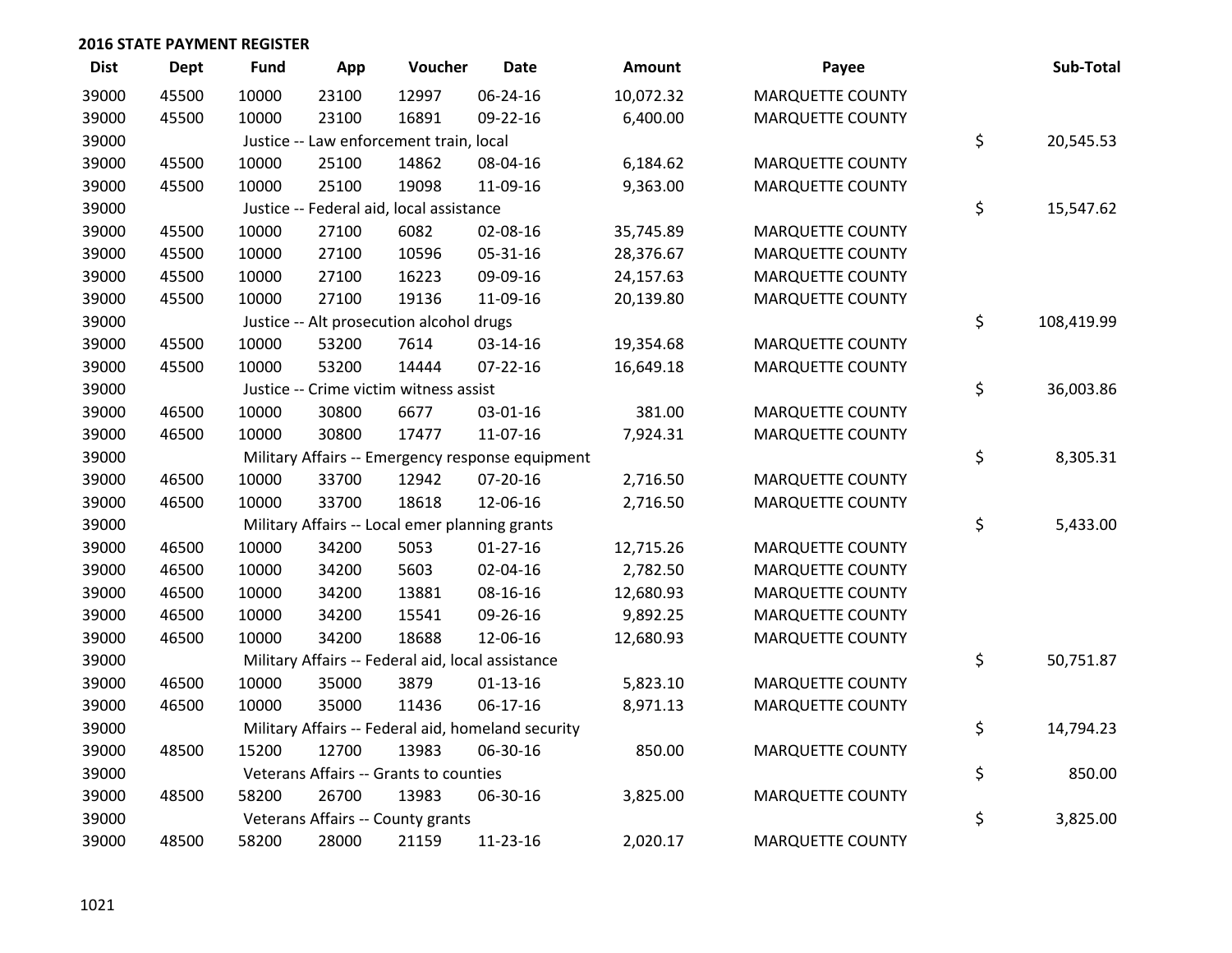| <b>Dist</b> | <b>Dept</b> | <b>Fund</b> | App                    | Voucher                                         | <b>Date</b>                                       | Amount    | Payee                   | Sub-Total        |
|-------------|-------------|-------------|------------------------|-------------------------------------------------|---------------------------------------------------|-----------|-------------------------|------------------|
| 39000       |             |             |                        |                                                 | Veterans Affairs -- Veterans transportation grant |           |                         | \$<br>2,020.17   |
| 39000       | 48500       | 58300       | 37000                  | 13983                                           | 06-30-16                                          | 3,825.00  | <b>MARQUETTE COUNTY</b> |                  |
| 39000       |             |             |                        | Veterans Affairs -- County grants               |                                                   |           |                         | \$<br>3,825.00   |
| 39000       | 50500       | 10000       | 15500                  | 8189                                            | $01 - 15 - 16$                                    | 2,475.28  | <b>MARQUETTE COUNTY</b> |                  |
| 39000       | 50500       | 10000       | 15500                  | 11507                                           | $02 - 17 - 16$                                    | 2,209.36  | <b>MARQUETTE COUNTY</b> |                  |
| 39000       | 50500       | 10000       | 15500                  | 15249                                           | 03-30-16                                          | 4,306.53  | <b>MARQUETTE COUNTY</b> |                  |
| 39000       | 50500       | 10000       | 15500                  | 17673                                           | 04-29-16                                          | 2,155.99  | <b>MARQUETTE COUNTY</b> |                  |
| 39000       | 50500       | 10000       | 15500                  | 20759                                           | 06-01-16                                          | 1,939.56  | <b>MARQUETTE COUNTY</b> |                  |
| 39000       | 50500       | 10000       | 15500                  | 24407                                           | 07-18-16                                          | 2,762.68  | MARQUETTE COUNTY        |                  |
| 39000       | 50500       | 10000       | 15500                  | 27524                                           | 08-17-16                                          | 4,544.45  | MARQUETTE COUNTY        |                  |
| 39000       | 50500       | 10000       | 15500                  | 29949                                           | 09-15-16                                          | 2,984.78  | <b>MARQUETTE COUNTY</b> |                  |
| 39000       | 50500       | 10000       | 15500                  | 32641                                           | $10-17-16$                                        | 1,814.82  | <b>MARQUETTE COUNTY</b> |                  |
| 39000       | 50500       | 10000       | 15500                  | 35191                                           | 11-16-16                                          | 13,807.89 | MARQUETTE COUNTY        |                  |
| 39000       | 50500       | 10000       | 15500                  | 37668                                           | 12-15-16                                          | 2,149.27  | <b>MARQUETTE COUNTY</b> |                  |
| 39000       |             |             |                        | Administration -- Federal aid, local assistance |                                                   |           |                         | \$<br>41,150.61  |
| 39000       | 50500       | 23500       | 37100                  | 8189                                            | $01 - 15 - 16$                                    | 2,046.55  | <b>MARQUETTE COUNTY</b> |                  |
| 39000       | 50500       | 23500       | 37100                  | 11507                                           | 02-17-16                                          | 2,206.97  | <b>MARQUETTE COUNTY</b> |                  |
| 39000       | 50500       | 23500       | 37100                  | 15249                                           | 03-30-16                                          | 3,012.95  | <b>MARQUETTE COUNTY</b> |                  |
| 39000       | 50500       | 23500       | 37100                  | 17673                                           | 04-29-16                                          | 1,343.11  | <b>MARQUETTE COUNTY</b> |                  |
| 39000       | 50500       | 23500       | 37100                  | 20759                                           | 06-01-16                                          | 894.60    | MARQUETTE COUNTY        |                  |
| 39000       | 50500       | 23500       | 37100                  | 24407                                           | $07-18-16$                                        | 146.18    | <b>MARQUETTE COUNTY</b> |                  |
| 39000       | 50500       | 23500       | 37100                  | 27524                                           | 08-17-16                                          | 2,059.91  | <b>MARQUETTE COUNTY</b> |                  |
| 39000       | 50500       | 23500       | 37100                  | 29949                                           | 09-15-16                                          | 184.20    | <b>MARQUETTE COUNTY</b> |                  |
| 39000       | 50500       | 23500       | 37100                  | 32641                                           | $10-17-16$                                        | 2,630.28  | <b>MARQUETTE COUNTY</b> |                  |
| 39000       | 50500       | 23500       | 37100                  | 35191                                           | 11-16-16                                          | 13,805.20 | <b>MARQUETTE COUNTY</b> |                  |
| 39000       | 50500       | 23500       | 37100                  | 37668                                           | 12-15-16                                          | 1,522.13  | <b>MARQUETTE COUNTY</b> |                  |
| 39000       |             |             |                        |                                                 | Administration -- Low-income assistance grants    |           |                         | \$<br>29,852.08  |
| 39000       | 50500       | 26900       | 16600                  | 13231                                           | 03-23-16                                          | 1,000.00  | <b>MARQUETTE COUNTY</b> |                  |
| 39000       | 50500       | 26900       | 16600                  | 13436                                           | 03-24-16                                          | 74,168.00 | <b>MARQUETTE COUNTY</b> |                  |
| 39000       | 50500       | 26900       | 16600                  | 18442                                           | 05-10-16                                          | 25,000.00 | <b>MARQUETTE COUNTY</b> |                  |
| 39000       |             |             | Administration -- Land |                                                 |                                                   |           |                         | \$<br>100,168.00 |
| 39000       | 83500       | 10000       | 10500                  | 6320                                            | 07-25-16                                          | 11,799.94 | MARQUETTE COUNTY        |                  |
| 39000       | 83500       | 10000       | 10500                  | 13842                                           | $11 - 21 - 16$                                    | 20,800.78 | <b>MARQUETTE COUNTY</b> |                  |
| 39000       |             |             |                        | Revenue -- County and Municipal Aid             |                                                   |           |                         | \$<br>32,600.72  |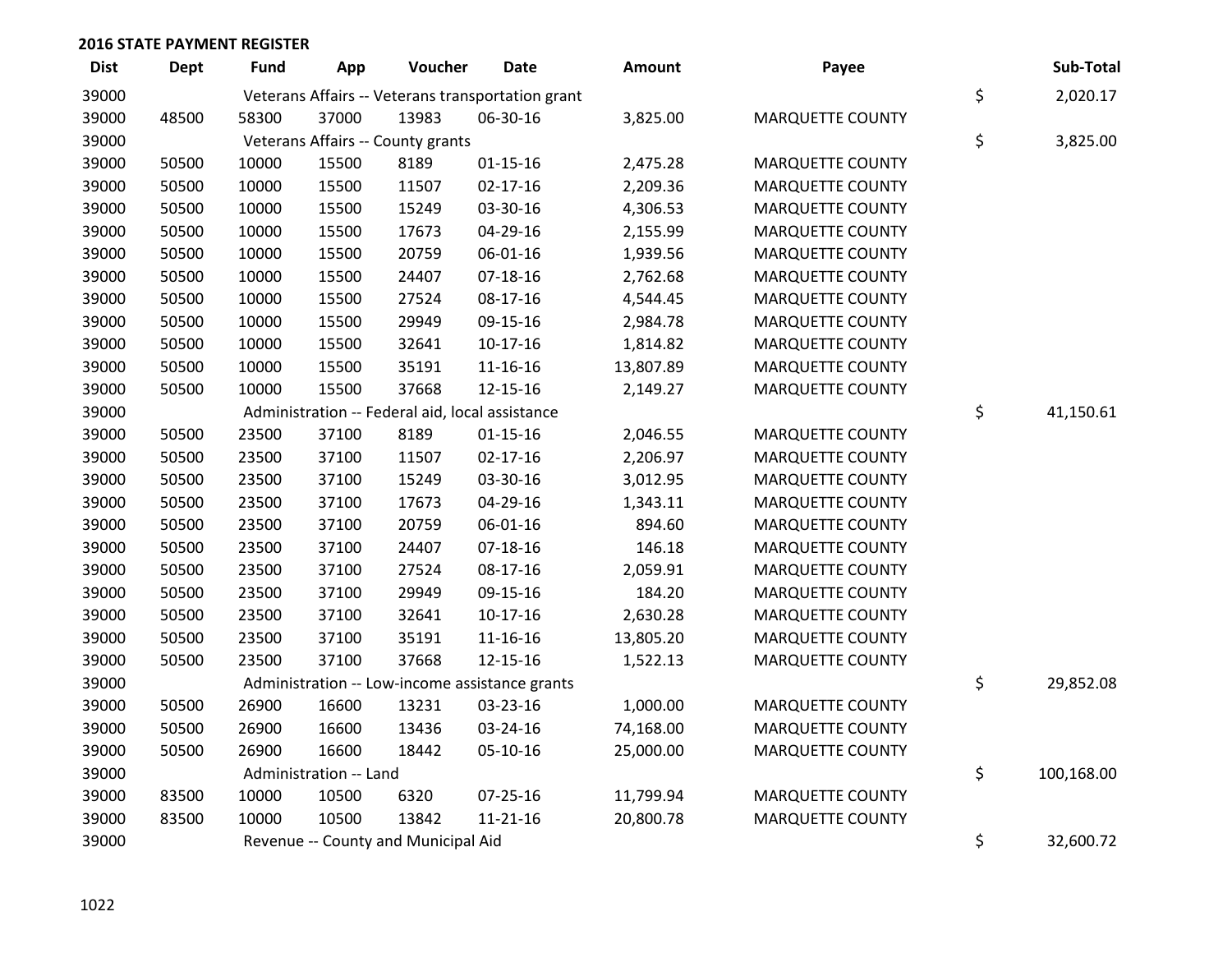| <b>Dist</b> | <b>Dept</b> | <b>Fund</b> | App                                  | Voucher                                             | <b>Date</b>    | Amount       | Payee                   | Sub-Total           |
|-------------|-------------|-------------|--------------------------------------|-----------------------------------------------------|----------------|--------------|-------------------------|---------------------|
| 39000       | 83500       | 10000       | 10900                                | 7231                                                | $07 - 25 - 16$ | 20,569.00    | <b>MARQUETTE COUNTY</b> |                     |
| 39000       |             |             |                                      | Revenue -- State Aid, Tax Exempt Proprty            |                |              |                         | \$<br>20,569.00     |
| 39000       | 83500       | 10000       | 11000                                | 13842                                               | $11 - 21 - 16$ | 18,844.96    | <b>MARQUETTE COUNTY</b> |                     |
| 39000       |             |             |                                      | Revenue -- Public Utility Distribution              |                |              |                         | \$<br>18,844.96     |
| 39000       | 83500       | 10000       | 30200                                | 5049                                                | 07-25-16       | 612,992.21   | <b>MARQUETTE COUNTY</b> |                     |
| 39000       | 83500       | 10000       | 30200                                | 5193                                                | $07 - 25 - 16$ | 2,482,321.96 | <b>MARQUETTE COUNTY</b> |                     |
| 39000       |             |             |                                      | Revenue -- School Lvy Tx/First Dollar Cr            |                |              |                         | \$<br>3,095,314.17  |
| 39000       | 83500       | 52100       | 36300                                | 3452                                                | 03-29-16       | 445,966.88   | <b>MARQUETTE COUNTY</b> |                     |
| 39000       |             |             |                                      | Revenue -- Lottery & Gaming Credit                  |                |              |                         | \$<br>445,966.88    |
| 39000       |             |             | <b>District Total Appropriations</b> |                                                     |                |              |                         | \$<br>13,025,740.91 |
| 39002       | 16500       | 10000       | 22500                                | 4279                                                | 06-27-16       | 3,416.36     | TOWN OF BUFFALO         |                     |
| 39002       |             |             |                                      | Safety & Prof Services -- Fire dues distribution    |                |              |                         | \$<br>3,416.36      |
| 39002       | 37000       | 10000       | 50300                                | 28983                                               | $02 - 12 - 16$ | 3,378.57     | <b>TOWN OF BUFFALO</b>  |                     |
| 39002       | 37000       | 10000       | 50300                                | 28984                                               | $02 - 12 - 16$ | 11,839.50    | <b>TOWN OF BUFFALO</b>  |                     |
| 39002       | 37000       | 10000       | 50300                                | 45874                                               | $04 - 21 - 16$ | 848.49       | TOWN OF BUFFALO         |                     |
| 39002       | 37000       | 10000       | 50300                                | 45877                                               | $04 - 21 - 16$ | 135.84       | <b>TOWN OF BUFFALO</b>  |                     |
| 39002       |             |             |                                      | Natural Resources -- Aids in lieu of taxes - gener  |                |              |                         | \$<br>16,202.40     |
| 39002       | 37000       | 21200       | 16600                                | 63630                                               | 06-20-16       | 762.76       | TOWN OF BUFFALO         |                     |
| 39002       |             |             |                                      | Natural Resources -- Gen program ops-state funds-FR |                |              |                         | \$<br>762.76        |
| 39002       | 37000       | 21200       | 57100                                | 63630                                               | 06-20-16       | 342.74       | TOWN OF BUFFALO         |                     |
| 39002       |             |             |                                      | Natural Resources -- ResAids - cnty forst, cl & mfl |                |              |                         | \$<br>342.74        |
| 39002       | 37000       | 21200       | 57900                                | 45875                                               | $04 - 21 - 16$ | 11.18        | TOWN OF BUFFALO         |                     |
| 39002       | 37000       | 21200       | 57900                                | 45876                                               | $04 - 21 - 16$ | 801.02       | TOWN OF BUFFALO         |                     |
| 39002       |             |             |                                      | Natural Resources -- Aids in lieu of taxes - sum s  |                |              |                         | \$<br>812.20        |
| 39002       | 37000       | 21200       | 58900                                | 102449                                              | $11 - 18 - 16$ | 804.48       | <b>TOWN OF BUFFALO</b>  |                     |
| 39002       |             |             |                                      | Natural Resources -- Resource aids - distribution o |                |              |                         | \$<br>804.48        |
| 39002       | 39500       | 21100       | 19100                                | 1168                                                | 07-05-16       | 28,438.83    | TOWN OF BUFFALO         |                     |
| 39002       | 39500       | 21100       | 19100                                | 30240                                               | 10-03-16       | 28,438.83    | <b>TOWN OF BUFFALO</b>  |                     |
| 39002       | 39500       | 21100       | 19100                                | 76987                                               | $01 - 04 - 16$ | 28,438.83    | <b>TOWN OF BUFFALO</b>  |                     |
| 39002       | 39500       | 21100       | 19100                                | 84987                                               | 04-04-16       | 28,438.83    | TOWN OF BUFFALO         |                     |
| 39002       |             |             |                                      | Transportation -- Trns Aids To Mnc.-Sf              |                |              |                         | \$<br>113,755.32    |
| 39002       | 83500       | 10000       | 10500                                | 6301                                                | $07 - 25 - 16$ | 1,842.24     | <b>TOWN OF BUFFALO</b>  |                     |
| 39002       | 83500       | 10000       | 10500                                | 13823                                               | $11 - 21 - 16$ | 10,027.48    | <b>TOWN OF BUFFALO</b>  |                     |
| 39002       |             |             |                                      | Revenue -- County and Municipal Aid                 |                |              |                         | \$<br>11,869.72     |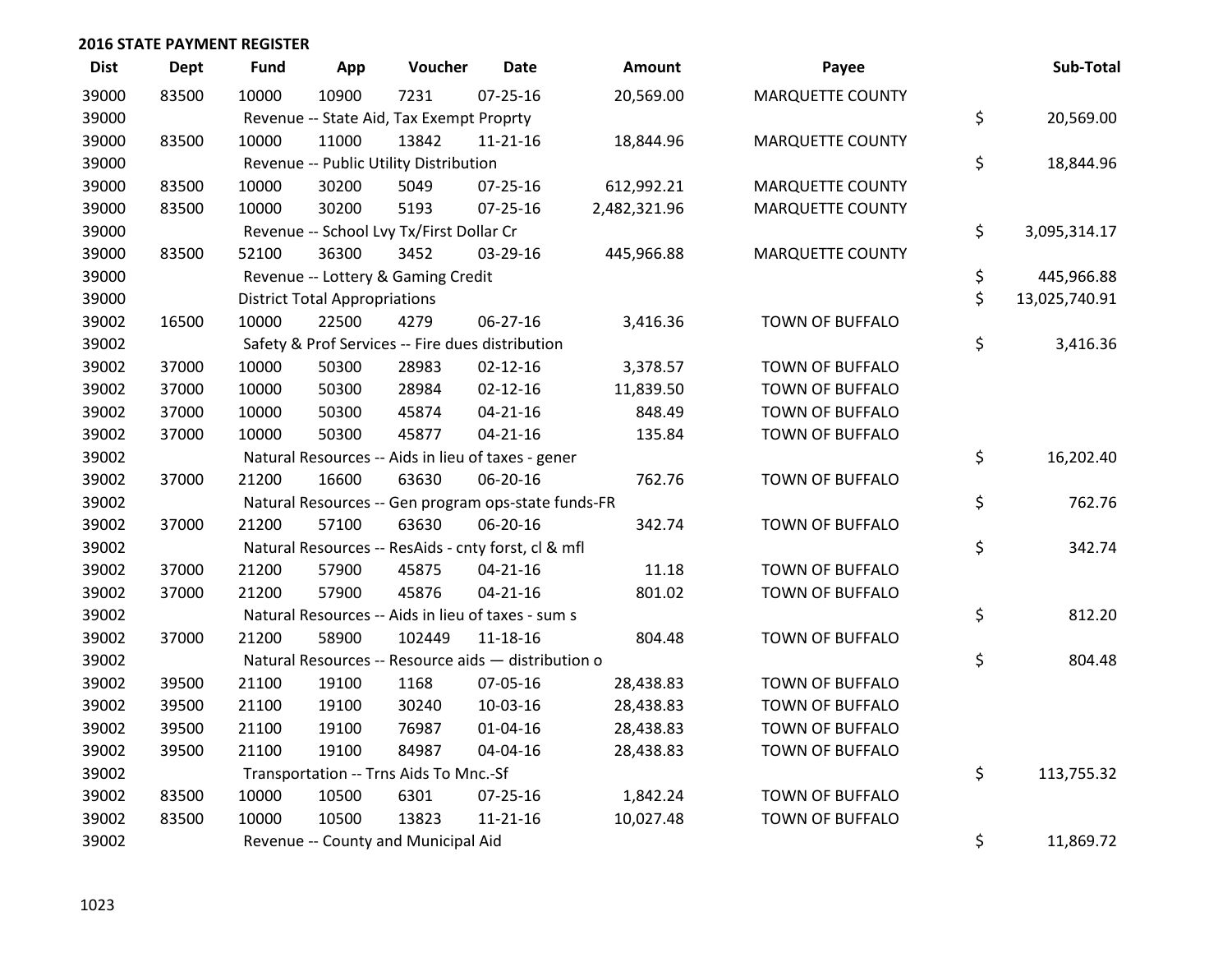| <b>Dist</b> | <b>Dept</b> | Fund  | App                                  | Voucher                                             | <b>Date</b>    | <b>Amount</b> | Payee                  | Sub-Total        |
|-------------|-------------|-------|--------------------------------------|-----------------------------------------------------|----------------|---------------|------------------------|------------------|
| 39002       | 83500       | 10000 | 10900                                | 8195                                                | $07 - 25 - 16$ | 1.00          | <b>TOWN OF BUFFALO</b> |                  |
| 39002       |             |       |                                      | Revenue -- State Aid, Tax Exempt Proprty            |                |               |                        | \$<br>1.00       |
| 39002       | 83500       | 10000 | 11000                                | 13823                                               | $11 - 21 - 16$ | 486.95        | TOWN OF BUFFALO        |                  |
| 39002       |             |       |                                      | Revenue -- Public Utility Distribution              |                |               |                        | \$<br>486.95     |
| 39002       | 83500       | 52100 | 36300                                | 3186                                                | 03-29-16       | 2,610.17      | TOWN OF BUFFALO        |                  |
| 39002       |             |       |                                      | Revenue -- Lottery & Gaming Credit                  |                |               |                        | \$<br>2,610.17   |
| 39002       |             |       | <b>District Total Appropriations</b> |                                                     |                |               |                        | \$<br>151,064.10 |
| 39004       | 16500       | 10000 | 22500                                | 4280                                                | 06-27-16       | 3,523.18      | TOWN OF CRYSTAL LAKE   |                  |
| 39004       |             |       |                                      | Safety & Prof Services -- Fire dues distribution    |                |               |                        | \$<br>3,523.18   |
| 39004       | 37000       | 10000 | 50300                                | 29056                                               | $02 - 12 - 16$ | 5,151.52      | TOWN OF CRYSTAL LAKE   |                  |
| 39004       | 37000       | 10000 | 50300                                | 29057                                               | $02 - 12 - 16$ | 451.94        | TOWN OF CRYSTAL LAKE   |                  |
| 39004       | 37000       | 10000 | 50300                                | 46070                                               | $04 - 21 - 16$ | 1.65          | TOWN OF CRYSTAL LAKE   |                  |
| 39004       | 37000       | 10000 | 50300                                | 46072                                               | $04 - 21 - 16$ | 212.22        | TOWN OF CRYSTAL LAKE   |                  |
| 39004       |             |       |                                      | Natural Resources -- Aids in lieu of taxes - gener  |                |               |                        | \$<br>5,817.33   |
| 39004       | 37000       | 21200 | 16600                                | 63631                                               | 06-20-16       | 1,325.71      | TOWN OF CRYSTAL LAKE   |                  |
| 39004       |             |       |                                      | Natural Resources -- Gen program ops-state funds-FR |                |               |                        | \$<br>1,325.71   |
| 39004       | 37000       | 21200 | 57100                                | 63631                                               | 06-20-16       | 595.72        | TOWN OF CRYSTAL LAKE   |                  |
| 39004       |             |       |                                      | Natural Resources -- ResAids - cnty forst, cl & mfl |                |               |                        | \$<br>595.72     |
| 39004       | 37000       | 21200 | 57900                                | 46071                                               | $04 - 21 - 16$ | 168.02        | TOWN OF CRYSTAL LAKE   |                  |
| 39004       | 37000       | 21200 | 57900                                | 46073                                               | $04 - 21 - 16$ | 2,510.46      | TOWN OF CRYSTAL LAKE   |                  |
| 39004       |             |       |                                      | Natural Resources -- Aids in lieu of taxes - sum s  |                |               |                        | \$<br>2,678.48   |
| 39004       | 37000       | 21200 | 58900                                | 102450                                              | $11 - 18 - 16$ | 1,671.28      | TOWN OF CRYSTAL LAKE   |                  |
| 39004       |             |       |                                      | Natural Resources -- Resource aids - distribution o |                |               |                        | \$<br>1,671.28   |
| 39004       | 39500       | 21100 | 19100                                | 1169                                                | 07-05-16       | 19,355.58     | TOWN OF CRYSTAL LAKE   |                  |
| 39004       | 39500       | 21100 | 19100                                | 30241                                               | 10-03-16       | 19,355.58     | TOWN OF CRYSTAL LAKE   |                  |
| 39004       | 39500       | 21100 | 19100                                | 76988                                               | $01 - 04 - 16$ | 19,355.58     | TOWN OF CRYSTAL LAKE   |                  |
| 39004       | 39500       | 21100 | 19100                                | 84988                                               | 04-04-16       | 19,355.58     | TOWN OF CRYSTAL LAKE   |                  |
| 39004       |             |       |                                      | Transportation -- Trns Aids To Mnc.-Sf              |                |               |                        | \$<br>77,422.32  |
| 39004       | 83500       | 10000 | 10500                                | 6302                                                | $07 - 25 - 16$ | 924.04        | TOWN OF CRYSTAL LAKE   |                  |
| 39004       | 83500       | 10000 | 10500                                | 13824                                               | $11 - 21 - 16$ | 5,236.21      | TOWN OF CRYSTAL LAKE   |                  |
| 39004       |             |       |                                      | Revenue -- County and Municipal Aid                 |                |               |                        | \$<br>6,160.25   |
| 39004       | 83500       | 10000 | 10900                                | 8196                                                | $07 - 25 - 16$ | 3.00          | TOWN OF CRYSTAL LAKE   |                  |
| 39004       |             |       |                                      | Revenue -- State Aid, Tax Exempt Proprty            |                |               |                        | \$<br>3.00       |
| 39004       | 83500       | 10000 | 50100                                | 2595                                                | $01-29-16$     | 98.69         | TOWN OF CRYSTAL LAKE   |                  |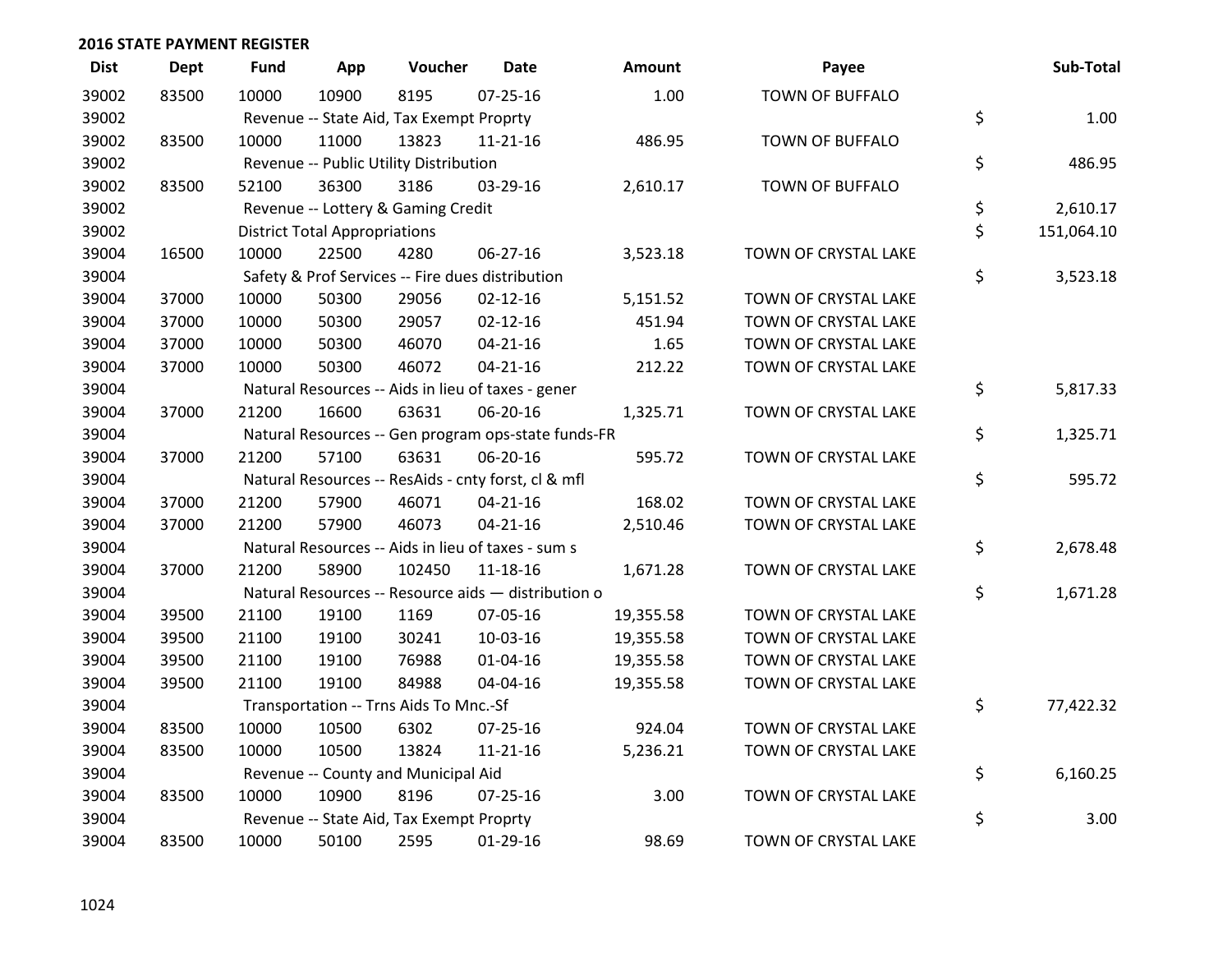| <b>Dist</b> | <b>Dept</b> | Fund  | App                                  | Voucher                                          | <b>Date</b>                                         | <b>Amount</b> | Payee                 | Sub-Total       |
|-------------|-------------|-------|--------------------------------------|--------------------------------------------------|-----------------------------------------------------|---------------|-----------------------|-----------------|
| 39004       |             |       |                                      | Revenue -- Payments for municipal svcs           |                                                     |               |                       | \$<br>98.69     |
| 39004       |             |       | <b>District Total Appropriations</b> |                                                  |                                                     |               |                       | \$<br>99,295.96 |
| 39006       | 16500       | 10000 | 22500                                | 4281                                             | 06-27-16                                            | 2,365.78      | TOWN OF DOUGLAS       |                 |
| 39006       |             |       |                                      | Safety & Prof Services -- Fire dues distribution |                                                     |               |                       | \$<br>2,365.78  |
| 39006       | 37000       | 21200 | 16600                                | 63632                                            | 06-20-16                                            | 282.33        | TOWN OF DOUGLAS       |                 |
| 39006       |             |       |                                      |                                                  | Natural Resources -- Gen program ops-state funds-FR |               |                       | \$<br>282.33    |
| 39006       | 37000       | 21200 | 57100                                | 63632                                            | 06-20-16                                            | 126.87        | TOWN OF DOUGLAS       |                 |
| 39006       |             |       |                                      |                                                  | Natural Resources -- ResAids - cnty forst, cl & mfl |               |                       | \$<br>126.87    |
| 39006       | 39500       | 21100 | 19100                                | 1170                                             | 07-05-16                                            | 15,133.24     | TOWN OF DOUGLAS       |                 |
| 39006       | 39500       | 21100 | 19100                                | 30242                                            | 10-03-16                                            | 15,133.26     | TOWN OF DOUGLAS       |                 |
| 39006       | 39500       | 21100 | 19100                                | 76989                                            | $01 - 04 - 16$                                      | 15,133.24     | TOWN OF DOUGLAS       |                 |
| 39006       | 39500       | 21100 | 19100                                | 84989                                            | 04-04-16                                            | 15,133.24     | TOWN OF DOUGLAS       |                 |
| 39006       |             |       |                                      | Transportation -- Trns Aids To Mnc.-Sf           |                                                     |               |                       | \$<br>60,532.98 |
| 39006       | 83500       | 10000 | 10500                                | 6303                                             | $07 - 25 - 16$                                      | 1,738.19      | TOWN OF DOUGLAS       |                 |
| 39006       | 83500       | 10000 | 10500                                | 13825                                            | $11 - 21 - 16$                                      | 9,849.72      | TOWN OF DOUGLAS       |                 |
| 39006       |             |       |                                      | Revenue -- County and Municipal Aid              |                                                     |               |                       | \$<br>11,587.91 |
| 39006       | 83500       | 10000 | 10900                                | 8197                                             | $07 - 25 - 16$                                      | 1.00          | TOWN OF DOUGLAS       |                 |
| 39006       |             |       |                                      | Revenue -- State Aid, Tax Exempt Proprty         |                                                     |               |                       | \$<br>1.00      |
| 39006       |             |       | <b>District Total Appropriations</b> |                                                  |                                                     |               |                       | \$<br>74,896.87 |
| 39008       | 16500       | 10000 | 22500                                | 4282                                             | 06-27-16                                            | 2,527.31      | <b>TOWN OF HARRIS</b> |                 |
| 39008       |             |       |                                      | Safety & Prof Services -- Fire dues distribution |                                                     |               |                       | \$<br>2,527.31  |
| 39008       | 37000       | 21200 | 16600                                | 63633                                            | 06-20-16                                            | 844.85        | <b>TOWN OF HARRIS</b> |                 |
| 39008       |             |       |                                      |                                                  | Natural Resources -- Gen program ops-state funds-FR |               |                       | \$<br>844.85    |
| 39008       | 37000       | 21200 | 57100                                | 63633                                            | 06-20-16                                            | 429.64        | <b>TOWN OF HARRIS</b> |                 |
| 39008       |             |       |                                      |                                                  | Natural Resources -- ResAids - cnty forst, cl & mfl |               |                       | \$<br>429.64    |
| 39008       | 37000       | 21200 | 58900                                | 102451                                           | 11-18-16                                            | 1,765.88      | <b>TOWN OF HARRIS</b> |                 |
| 39008       |             |       |                                      |                                                  | Natural Resources -- Resource aids - distribution o |               |                       | \$<br>1,765.88  |
| 39008       | 39500       | 21100 | 19100                                | 1171                                             | 07-05-16                                            | 20,819.91     | <b>TOWN OF HARRIS</b> |                 |
| 39008       | 39500       | 21100 | 19100                                | 30243                                            | 10-03-16                                            | 20,819.91     | <b>TOWN OF HARRIS</b> |                 |
| 39008       | 39500       | 21100 | 19100                                | 76990                                            | $01 - 04 - 16$                                      | 20,819.91     | <b>TOWN OF HARRIS</b> |                 |
| 39008       | 39500       | 21100 | 19100                                | 84990                                            | 04-04-16                                            | 20,819.91     | <b>TOWN OF HARRIS</b> |                 |
| 39008       |             |       |                                      | Transportation -- Trns Aids To Mnc.-Sf           |                                                     |               |                       | \$<br>83,279.64 |
| 39008       | 83500       | 10000 | 10500                                | 6304                                             | $07 - 25 - 16$                                      | 1,976.99      | <b>TOWN OF HARRIS</b> |                 |
| 39008       | 83500       | 10000 | 10500                                | 13826                                            | $11 - 21 - 16$                                      | 11,203.93     | <b>TOWN OF HARRIS</b> |                 |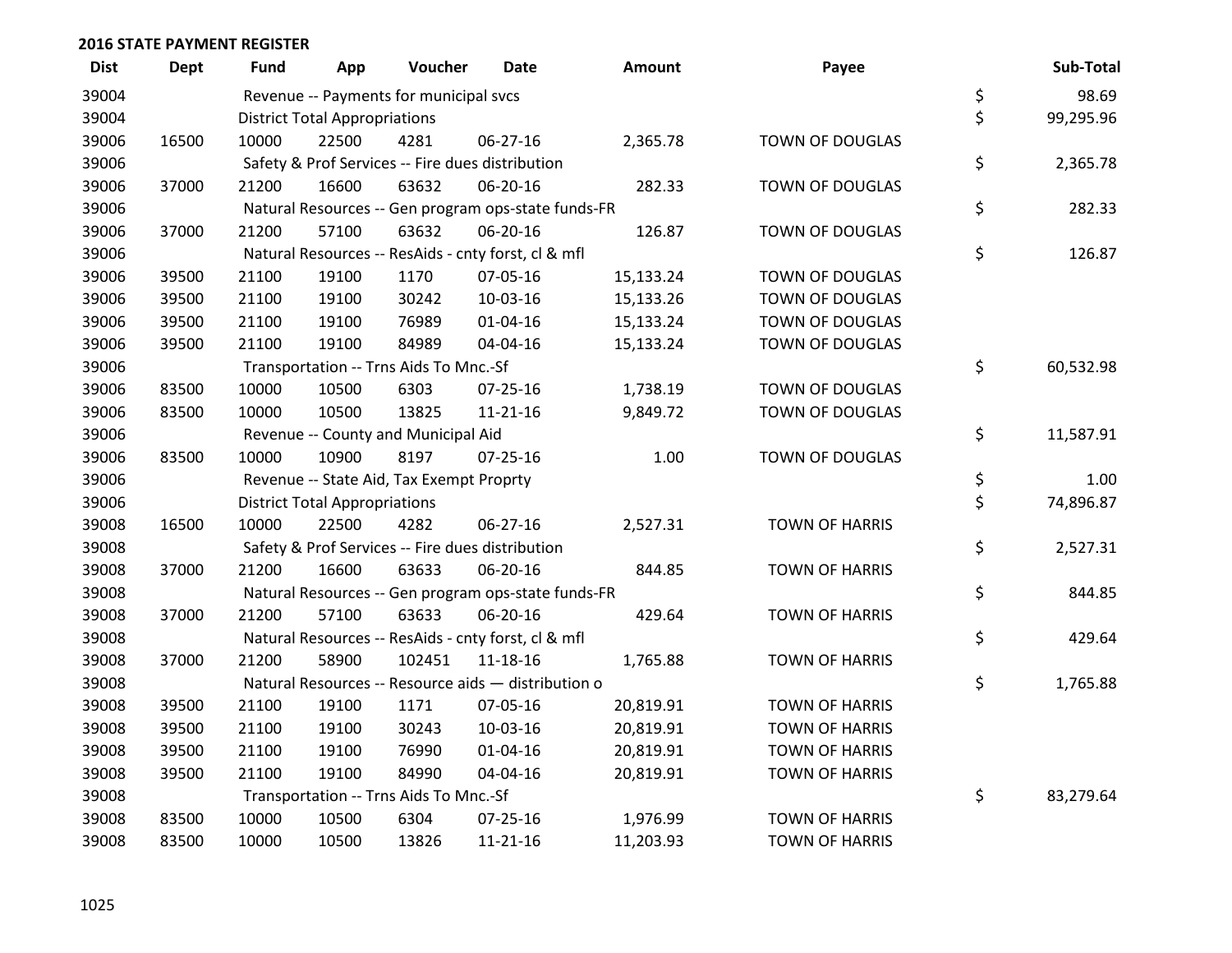| <b>Dist</b> | <b>Dept</b> | <b>Fund</b> | App                                  | Voucher                                  | <b>Date</b>                                         | Amount    | Payee                   | Sub-Total        |
|-------------|-------------|-------------|--------------------------------------|------------------------------------------|-----------------------------------------------------|-----------|-------------------------|------------------|
| 39008       |             |             |                                      | Revenue -- County and Municipal Aid      |                                                     |           |                         | \$<br>13,180.92  |
| 39008       | 83500       | 10000       | 10900                                | 8198                                     | $07 - 25 - 16$                                      | 19.00     | <b>TOWN OF HARRIS</b>   |                  |
| 39008       |             |             |                                      | Revenue -- State Aid, Tax Exempt Proprty |                                                     |           |                         | \$<br>19.00      |
| 39008       |             |             | <b>District Total Appropriations</b> |                                          |                                                     |           |                         | \$<br>102,047.24 |
| 39010       | 16500       | 10000       | 22500                                | 4283                                     | $06 - 27 - 16$                                      | 3,824.83  | TOWN OF MECAN           |                  |
| 39010       |             |             |                                      |                                          | Safety & Prof Services -- Fire dues distribution    |           |                         | \$<br>3,824.83   |
| 39010       | 37000       | 10000       | 50300                                | 28942                                    | $02 - 12 - 16$                                      | 6,483.06  | TOWN OF MECAN           |                  |
| 39010       |             |             |                                      |                                          | Natural Resources -- Aids in lieu of taxes - gener  |           |                         | \$<br>6,483.06   |
| 39010       | 37000       | 21200       | 16600                                | 63634                                    | 06-20-16                                            | 410.82    | TOWN OF MECAN           |                  |
| 39010       |             |             |                                      |                                          | Natural Resources -- Gen program ops-state funds-FR |           |                         | \$<br>410.82     |
| 39010       | 37000       | 21200       | 57100                                | 63634                                    | 06-20-16                                            | 198.10    | TOWN OF MECAN           |                  |
| 39010       |             |             |                                      |                                          | Natural Resources -- ResAids - cnty forst, cl & mfl |           |                         | \$<br>198.10     |
| 39010       | 37000       | 21200       | 58900                                | 102452                                   | 11-18-16                                            | 1,030.48  | <b>TOWN OF MECAN</b>    |                  |
| 39010       |             |             |                                      |                                          | Natural Resources -- Resource aids - distribution o |           |                         | \$<br>1,030.48   |
| 39010       | 39500       | 21100       | 19100                                | 1172                                     | 07-05-16                                            | 20,704.30 | <b>TOWN OF MECAN</b>    |                  |
| 39010       | 39500       | 21100       | 19100                                | 30244                                    | 10-03-16                                            | 20,704.32 | TOWN OF MECAN           |                  |
| 39010       | 39500       | 21100       | 19100                                | 76991                                    | $01 - 04 - 16$                                      | 20,704.30 | TOWN OF MECAN           |                  |
| 39010       | 39500       | 21100       | 19100                                | 84991                                    | 04-04-16                                            | 20,704.30 | <b>TOWN OF MECAN</b>    |                  |
| 39010       |             |             |                                      | Transportation -- Trns Aids To Mnc.-Sf   |                                                     |           |                         | \$<br>82,817.22  |
| 39010       | 83500       | 10000       | 10500                                | 6305                                     | 07-25-16                                            | 1,156.85  | TOWN OF MECAN           |                  |
| 39010       | 83500       | 10000       | 10500                                | 13827                                    | $11 - 21 - 16$                                      | 6,488.12  | TOWN OF MECAN           |                  |
| 39010       |             |             |                                      | Revenue -- County and Municipal Aid      |                                                     |           |                         | \$<br>7,644.97   |
| 39010       | 83500       | 10000       | 10900                                | 8199                                     | $07 - 25 - 16$                                      | 1.00      | TOWN OF MECAN           |                  |
| 39010       |             |             |                                      | Revenue -- State Aid, Tax Exempt Proprty |                                                     |           |                         | \$<br>1.00       |
| 39010       | 83500       | 10000       | 11000                                | 13827                                    | 11-21-16                                            | 83.84     | <b>TOWN OF MECAN</b>    |                  |
| 39010       |             |             |                                      | Revenue -- Public Utility Distribution   |                                                     |           |                         | \$<br>83.84      |
| 39010       |             |             | <b>District Total Appropriations</b> |                                          |                                                     |           |                         | \$<br>102,494.32 |
| 39012       | 16500       | 10000       | 22500                                | 4284                                     | 06-27-16                                            | 4,940.27  | TOWN OF MONTELLO        |                  |
| 39012       |             |             |                                      |                                          | Safety & Prof Services -- Fire dues distribution    |           |                         | \$<br>4,940.27   |
| 39012       | 37000       | 10000       | 50300                                | 28898                                    | $02 - 12 - 16$                                      | 1,467.30  | <b>TOWN OF MONTELLO</b> |                  |
| 39012       | 37000       | 10000       | 50300                                | 45672                                    | $04 - 21 - 16$                                      | 184.00    | <b>TOWN OF MONTELLO</b> |                  |
| 39012       | 37000       | 10000       | 50300                                | 45674                                    | $04 - 21 - 16$                                      | 71.69     | TOWN OF MONTELLO        |                  |
| 39012       |             |             |                                      |                                          | Natural Resources -- Aids in lieu of taxes - gener  |           |                         | \$<br>1,722.99   |
| 39012       | 37000       | 21200       | 16600                                | 63635                                    | 06-20-16                                            | 246.71    | <b>TOWN OF MONTELLO</b> |                  |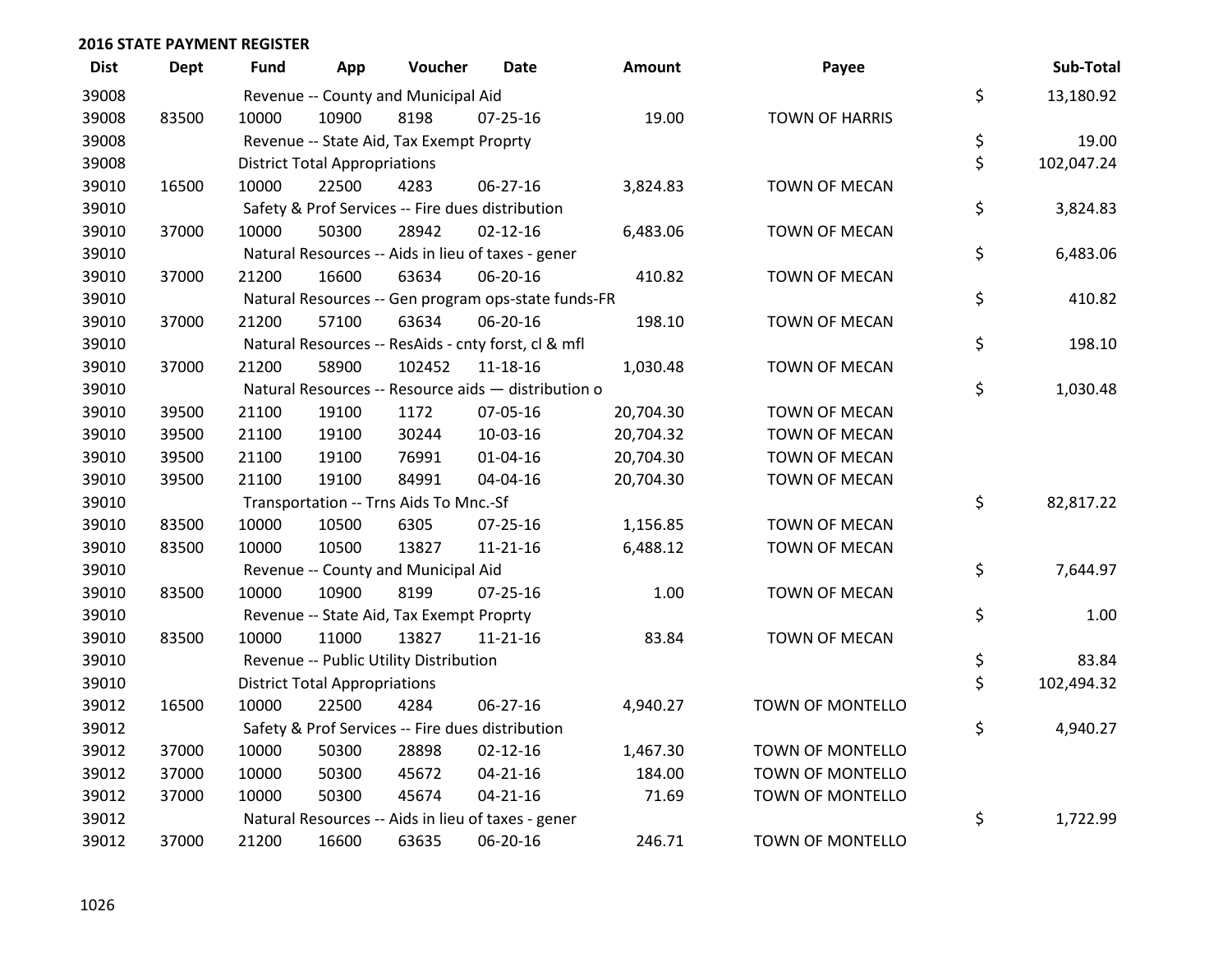| <b>Dist</b> | <b>Dept</b> | <b>Fund</b> | App                                  | Voucher                                  | <b>Date</b>                                         | Amount    | Payee                   | Sub-Total       |
|-------------|-------------|-------------|--------------------------------------|------------------------------------------|-----------------------------------------------------|-----------|-------------------------|-----------------|
| 39012       |             |             |                                      |                                          | Natural Resources -- Gen program ops-state funds-FR |           |                         | \$<br>246.71    |
| 39012       | 37000       | 21200       | 57100                                | 63635                                    | 06-20-16                                            | 141.25    | TOWN OF MONTELLO        |                 |
| 39012       |             |             |                                      |                                          | Natural Resources -- ResAids - cnty forst, cl & mfl |           |                         | \$<br>141.25    |
| 39012       | 37000       | 21200       | 57900                                | 45673                                    | $04 - 21 - 16$                                      | 58.24     | TOWN OF MONTELLO        |                 |
| 39012       | 37000       | 21200       | 57900                                | 45675                                    | $04 - 21 - 16$                                      | 18.40     | <b>TOWN OF MONTELLO</b> |                 |
| 39012       |             |             |                                      |                                          | Natural Resources -- Aids in lieu of taxes - sum s  |           |                         | \$<br>76.64     |
| 39012       | 37000       | 21200       | 58900                                | 102453                                   | 11-18-16                                            | 504.78    | TOWN OF MONTELLO        |                 |
| 39012       |             |             |                                      |                                          | Natural Resources -- Resource aids - distribution o |           |                         | \$<br>504.78    |
| 39012       | 39500       | 21100       | 19100                                | 1173                                     | 07-05-16                                            | 10,591.62 | <b>TOWN OF MONTELLO</b> |                 |
| 39012       | 39500       | 21100       | 19100                                | 30245                                    | 10-03-16                                            | 10,591.62 | TOWN OF MONTELLO        |                 |
| 39012       | 39500       | 21100       | 19100                                | 76992                                    | 01-04-16                                            | 10,591.62 | TOWN OF MONTELLO        |                 |
| 39012       | 39500       | 21100       | 19100                                | 84992                                    | 04-04-16                                            | 10,591.62 | <b>TOWN OF MONTELLO</b> |                 |
| 39012       |             |             |                                      | Transportation -- Trns Aids To Mnc.-Sf   |                                                     |           |                         | \$<br>42,366.48 |
| 39012       | 83500       | 10000       | 10500                                | 6306                                     | 07-25-16                                            | 2,485.35  | <b>TOWN OF MONTELLO</b> |                 |
| 39012       | 83500       | 10000       | 10500                                | 13828                                    | $11 - 21 - 16$                                      | 11,769.45 | TOWN OF MONTELLO        |                 |
| 39012       |             |             |                                      | Revenue -- County and Municipal Aid      |                                                     |           |                         | \$<br>14,254.80 |
| 39012       | 83500       | 10000       | 10900                                | 8200                                     | $07 - 25 - 16$                                      | 2.00      | <b>TOWN OF MONTELLO</b> |                 |
| 39012       |             |             |                                      | Revenue -- State Aid, Tax Exempt Proprty |                                                     |           |                         | \$<br>2.00      |
| 39012       | 83500       | 10000       | 11000                                | 13828                                    | $11 - 21 - 16$                                      | 174.74    | TOWN OF MONTELLO        |                 |
| 39012       |             |             |                                      | Revenue -- Public Utility Distribution   |                                                     |           |                         | \$<br>174.74    |
| 39012       |             |             | <b>District Total Appropriations</b> |                                          |                                                     |           |                         | \$<br>64,430.66 |
| 39014       | 16500       | 10000       | 22500                                | 4285                                     | $06 - 27 - 16$                                      | 1,543.65  | TOWN OF MOUNDVILLE      |                 |
| 39014       |             |             |                                      |                                          | Safety & Prof Services -- Fire dues distribution    |           |                         | \$<br>1,543.65  |
| 39014       | 37000       | 21200       | 16600                                | 63636                                    | 06-20-16                                            | 324.29    | TOWN OF MOUNDVILLE      |                 |
| 39014       |             |             |                                      |                                          | Natural Resources -- Gen program ops-state funds-FR |           |                         | \$<br>324.29    |
| 39014       | 37000       | 21200       | 57100                                | 63636                                    | 06-20-16                                            | 145.72    | TOWN OF MOUNDVILLE      |                 |
| 39014       |             |             |                                      |                                          | Natural Resources -- ResAids - cnty forst, cl & mfl |           |                         | \$<br>145.72    |
| 39014       | 37000       | 21200       | 58900                                | 102454                                   | 11-18-16                                            | 294.68    | TOWN OF MOUNDVILLE      |                 |
| 39014       |             |             |                                      |                                          | Natural Resources -- Resource aids - distribution o |           |                         | \$<br>294.68    |
| 39014       | 39500       | 21100       | 19100                                | 1174                                     | 07-05-16                                            | 9,088.34  | TOWN OF MOUNDVILLE      |                 |
| 39014       | 39500       | 21100       | 19100                                | 30246                                    | 10-03-16                                            | 9,088.35  | TOWN OF MOUNDVILLE      |                 |
| 39014       | 39500       | 21100       | 19100                                | 76993                                    | $01 - 04 - 16$                                      | 9,088.34  | TOWN OF MOUNDVILLE      |                 |
| 39014       | 39500       | 21100       | 19100                                | 84993                                    | 04-04-16                                            | 9,088.34  | TOWN OF MOUNDVILLE      |                 |
| 39014       |             |             |                                      | Transportation -- Trns Aids To Mnc.-Sf   |                                                     |           |                         | \$<br>36,353.37 |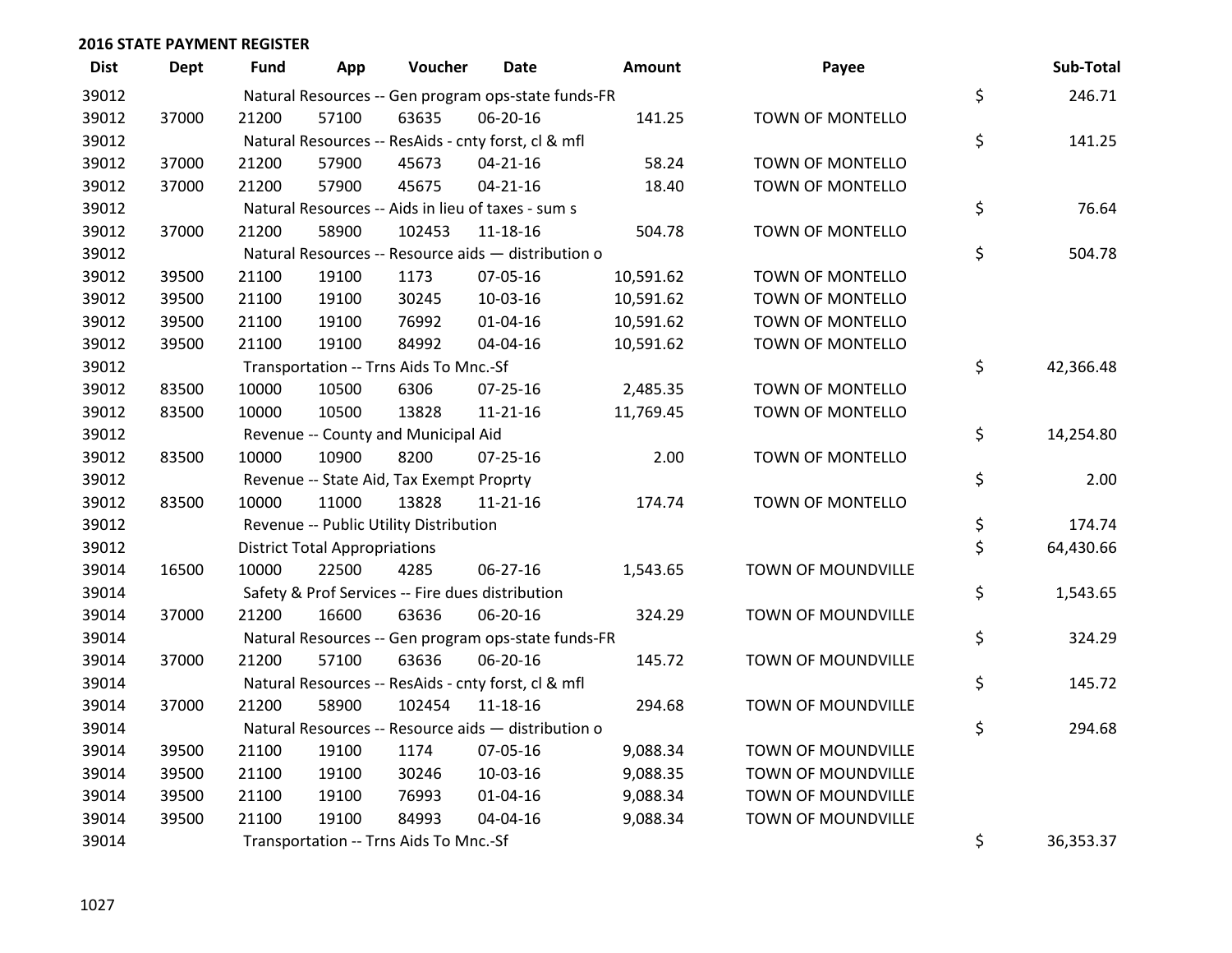| <b>Dist</b> | <b>Dept</b> | <b>Fund</b> | App                                  | Voucher                                | <b>Date</b>                                         | <b>Amount</b> | Payee                   | Sub-Total       |
|-------------|-------------|-------------|--------------------------------------|----------------------------------------|-----------------------------------------------------|---------------|-------------------------|-----------------|
| 39014       | 83500       | 10000       | 10500                                | 6307                                   | $07 - 25 - 16$                                      | 3,207.83      | TOWN OF MOUNDVILLE      |                 |
| 39014       | 83500       | 10000       | 10500                                | 13829                                  | $11 - 21 - 16$                                      | 17,359.19     | TOWN OF MOUNDVILLE      |                 |
| 39014       |             |             |                                      | Revenue -- County and Municipal Aid    |                                                     |               |                         | \$<br>20,567.02 |
| 39014       | 83500       | 10000       | 11000                                | 13829                                  | $11 - 21 - 16$                                      | 844.74        | TOWN OF MOUNDVILLE      |                 |
| 39014       |             |             |                                      | Revenue -- Public Utility Distribution |                                                     |               |                         | \$<br>844.74    |
| 39014       |             |             | <b>District Total Appropriations</b> |                                        |                                                     |               |                         | \$<br>60,073.47 |
| 39016       | 16500       | 10000       | 22500                                | 4286                                   | 06-27-16                                            | 2,691.21      | <b>TOWN OF NESHKORO</b> |                 |
| 39016       |             |             |                                      |                                        | Safety & Prof Services -- Fire dues distribution    |               |                         | \$<br>2,691.21  |
| 39016       | 37000       | 10000       | 50300                                | 28967                                  | $02 - 12 - 16$                                      | 15,038.42     | <b>TOWN OF NESHKORO</b> |                 |
| 39016       | 37000       | 10000       | 50300                                | 45841                                  | $04 - 21 - 16$                                      | 143.81        | <b>TOWN OF NESHKORO</b> |                 |
| 39016       |             |             |                                      |                                        | Natural Resources -- Aids in lieu of taxes - gener  |               |                         | \$<br>15,182.23 |
| 39016       | 37000       | 21200       | 16600                                | 63637                                  | 06-20-16                                            | 513.75        | <b>TOWN OF NESHKORO</b> |                 |
| 39016       |             |             |                                      |                                        | Natural Resources -- Gen program ops-state funds-FR |               |                         | \$<br>513.75    |
| 39016       | 37000       | 21200       | 57100                                | 63637                                  | 06-20-16                                            | 230.86        | <b>TOWN OF NESHKORO</b> |                 |
| 39016       |             |             |                                      |                                        | Natural Resources -- ResAids - cnty forst, cl & mfl |               |                         | \$<br>230.86    |
| 39016       | 37000       | 21200       | 57900                                | 45840                                  | $04 - 21 - 16$                                      | 10.78         | <b>TOWN OF NESHKORO</b> |                 |
| 39016       |             |             |                                      |                                        | Natural Resources -- Aids in lieu of taxes - sum s  |               |                         | \$<br>10.78     |
| 39016       | 37000       | 21200       | 58900                                | 102455                                 | $11 - 18 - 16$                                      | 139.10        | <b>TOWN OF NESHKORO</b> |                 |
| 39016       |             |             |                                      |                                        | Natural Resources -- Resource aids - distribution o |               |                         | \$<br>139.10    |
| 39016       | 39500       | 21100       | 19100                                | 1175                                   | 07-05-16                                            | 14,153.35     | <b>TOWN OF NESHKORO</b> |                 |
| 39016       | 39500       | 21100       | 19100                                | 30247                                  | 10-03-16                                            | 14,153.37     | <b>TOWN OF NESHKORO</b> |                 |
| 39016       | 39500       | 21100       | 19100                                | 76994                                  | $01 - 04 - 16$                                      | 14,153.35     | <b>TOWN OF NESHKORO</b> |                 |
| 39016       | 39500       | 21100       | 19100                                | 84994                                  | 04-04-16                                            | 14,153.35     | <b>TOWN OF NESHKORO</b> |                 |
| 39016       |             |             |                                      | Transportation -- Trns Aids To Mnc.-Sf |                                                     |               |                         | \$<br>56,613.42 |
| 39016       | 83500       | 10000       | 10500                                | 6308                                   | $07 - 25 - 16$                                      | 1,294.26      | <b>TOWN OF NESHKORO</b> |                 |
| 39016       | 83500       | 10000       | 10500                                | 13830                                  | $11 - 21 - 16$                                      | 7,305.44      | <b>TOWN OF NESHKORO</b> |                 |
| 39016       |             |             |                                      | Revenue -- County and Municipal Aid    |                                                     |               |                         | \$<br>8,599.70  |
| 39016       | 83500       | 10000       | 11000                                | 13830                                  | $11 - 21 - 16$                                      | 19.24         | <b>TOWN OF NESHKORO</b> |                 |
| 39016       |             |             |                                      | Revenue -- Public Utility Distribution |                                                     |               |                         | \$<br>19.24     |
| 39016       |             |             | <b>District Total Appropriations</b> |                                        |                                                     |               |                         | \$<br>84,000.29 |
| 39018       | 16500       | 10000       | 22500                                | 4287                                   | 06-27-16                                            | 1,969.13      | TOWN OF NEWTON          |                 |
| 39018       |             |             |                                      |                                        | Safety & Prof Services -- Fire dues distribution    |               |                         | \$<br>1,969.13  |
| 39018       | 37000       | 10000       | 50300                                | 29028                                  | $02 - 12 - 16$                                      | 11,918.33     | <b>TOWN OF NEWTON</b>   |                 |
| 39018       | 37000       | 10000       | 50300                                | 46032                                  | $04 - 21 - 16$                                      | 1,320.50      | <b>TOWN OF NEWTON</b>   |                 |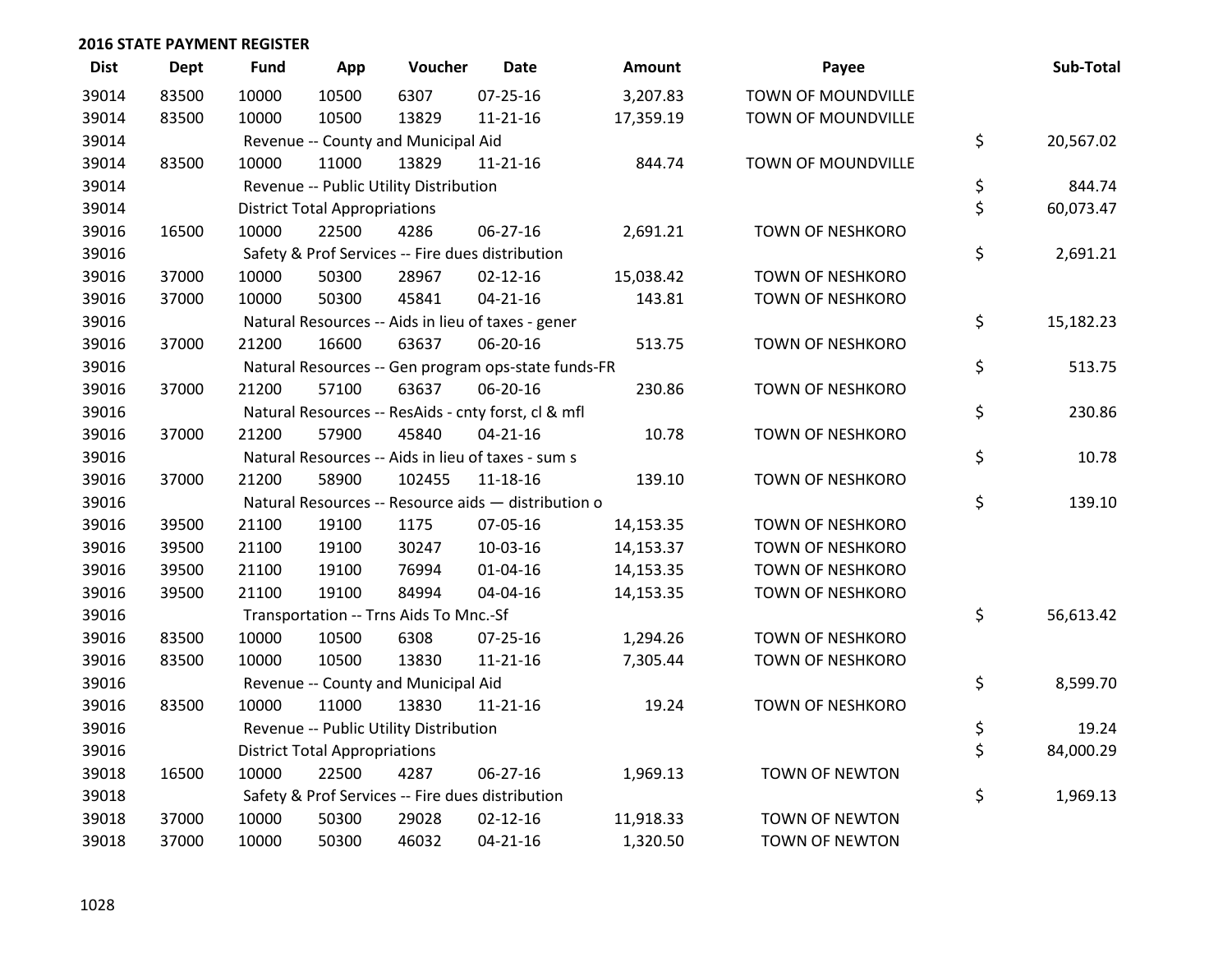| <b>Dist</b> | <b>Dept</b> | <b>Fund</b> | App                                  | Voucher                                             | <b>Date</b>    | Amount    | Payee                 | Sub-Total        |
|-------------|-------------|-------------|--------------------------------------|-----------------------------------------------------|----------------|-----------|-----------------------|------------------|
| 39018       |             |             |                                      | Natural Resources -- Aids in lieu of taxes - gener  |                |           |                       | \$<br>13,238.83  |
| 39018       | 37000       | 21200       | 16600                                | 63638                                               | 06-20-16       | 780.68    | <b>TOWN OF NEWTON</b> |                  |
| 39018       |             |             |                                      | Natural Resources -- Gen program ops-state funds-FR |                |           |                       | \$<br>780.68     |
| 39018       | 37000       | 21200       | 57100                                | 63638                                               | 06-20-16       | 405.70    | <b>TOWN OF NEWTON</b> |                  |
| 39018       |             |             |                                      | Natural Resources -- ResAids - cnty forst, cl & mfl |                |           |                       | \$<br>405.70     |
| 39018       | 37000       | 21200       | 57900                                | 46033                                               | $04 - 21 - 16$ | 515.60    | TOWN OF NEWTON        |                  |
| 39018       |             |             |                                      | Natural Resources -- Aids in lieu of taxes - sum s  |                |           |                       | \$<br>515.60     |
| 39018       | 39500       | 21100       | 19100                                | 1176                                                | 07-05-16       | 22,933.83 | TOWN OF NEWTON        |                  |
| 39018       | 39500       | 21100       | 19100                                | 30248                                               | 10-03-16       | 22,933.83 | <b>TOWN OF NEWTON</b> |                  |
| 39018       | 39500       | 21100       | 19100                                | 76995                                               | 01-04-16       | 22,933.83 | TOWN OF NEWTON        |                  |
| 39018       | 39500       | 21100       | 19100                                | 84995                                               | 04-04-16       | 22,933.83 | TOWN OF NEWTON        |                  |
| 39018       |             |             |                                      | Transportation -- Trns Aids To Mnc.-Sf              |                |           |                       | \$<br>91,735.32  |
| 39018       | 83500       | 10000       | 10500                                | 6309                                                | $07 - 25 - 16$ | 1,041.28  | <b>TOWN OF NEWTON</b> |                  |
| 39018       | 83500       | 10000       | 10500                                | 13831                                               | 11-21-16       | 5,900.58  | TOWN OF NEWTON        |                  |
| 39018       |             |             |                                      | Revenue -- County and Municipal Aid                 |                |           |                       | \$<br>6,941.86   |
| 39018       | 83500       | 10000       | 10900                                | 8201                                                | $07 - 25 - 16$ | 49.00     | <b>TOWN OF NEWTON</b> |                  |
| 39018       |             |             |                                      | Revenue -- State Aid, Tax Exempt Proprty            |                |           |                       | \$<br>49.00      |
| 39018       |             |             | <b>District Total Appropriations</b> |                                                     |                |           |                       | \$<br>115,636.12 |
| 39020       | 16500       | 10000       | 22500                                | 4288                                                | 06-27-16       | 3,498.74  | <b>TOWN OF OXFORD</b> |                  |
| 39020       |             |             |                                      | Safety & Prof Services -- Fire dues distribution    |                |           |                       | \$<br>3,498.74   |
| 39020       | 37000       | 10000       | 50300                                | 46104                                               | $04 - 21 - 16$ | 2.16      | TOWN OF OXFORD        |                  |
| 39020       |             |             |                                      | Natural Resources -- Aids in lieu of taxes - gener  |                |           |                       | \$<br>2.16       |
| 39020       | 37000       | 21200       | 16600                                | 63639                                               | 06-20-16       | 617.42    | TOWN OF OXFORD        |                  |
| 39020       |             |             |                                      | Natural Resources -- Gen program ops-state funds-FR |                |           |                       | \$<br>617.42     |
| 39020       | 37000       | 21200       | 57100                                | 63639                                               | 06-20-16       | 277.43    | <b>TOWN OF OXFORD</b> |                  |
| 39020       |             |             |                                      | Natural Resources -- ResAids - cnty forst, cl & mfl |                |           |                       | \$<br>277.43     |
| 39020       | 37000       | 21200       | 58900                                | 102456                                              | 11-18-16       | 847.79    | <b>TOWN OF OXFORD</b> |                  |
| 39020       |             |             |                                      | Natural Resources -- Resource aids - distribution o |                |           |                       | \$<br>847.79     |
| 39020       | 39500       | 21100       | 19100                                | 1177                                                | 07-05-16       | 18,447.25 | <b>TOWN OF OXFORD</b> |                  |
| 39020       | 39500       | 21100       | 19100                                | 30249                                               | 10-03-16       | 18,447.27 | <b>TOWN OF OXFORD</b> |                  |
| 39020       | 39500       | 21100       | 19100                                | 76996                                               | $01 - 04 - 16$ | 18,447.25 | TOWN OF OXFORD        |                  |
| 39020       | 39500       | 21100       | 19100                                | 84996                                               | 04-04-16       | 18,447.25 | <b>TOWN OF OXFORD</b> |                  |
| 39020       |             |             |                                      | Transportation -- Trns Aids To Mnc.-Sf              |                |           |                       | \$<br>73,789.02  |
| 39020       | 83500       | 10000       | 10500                                | 6310                                                | $07 - 25 - 16$ | 1,580.03  | <b>TOWN OF OXFORD</b> |                  |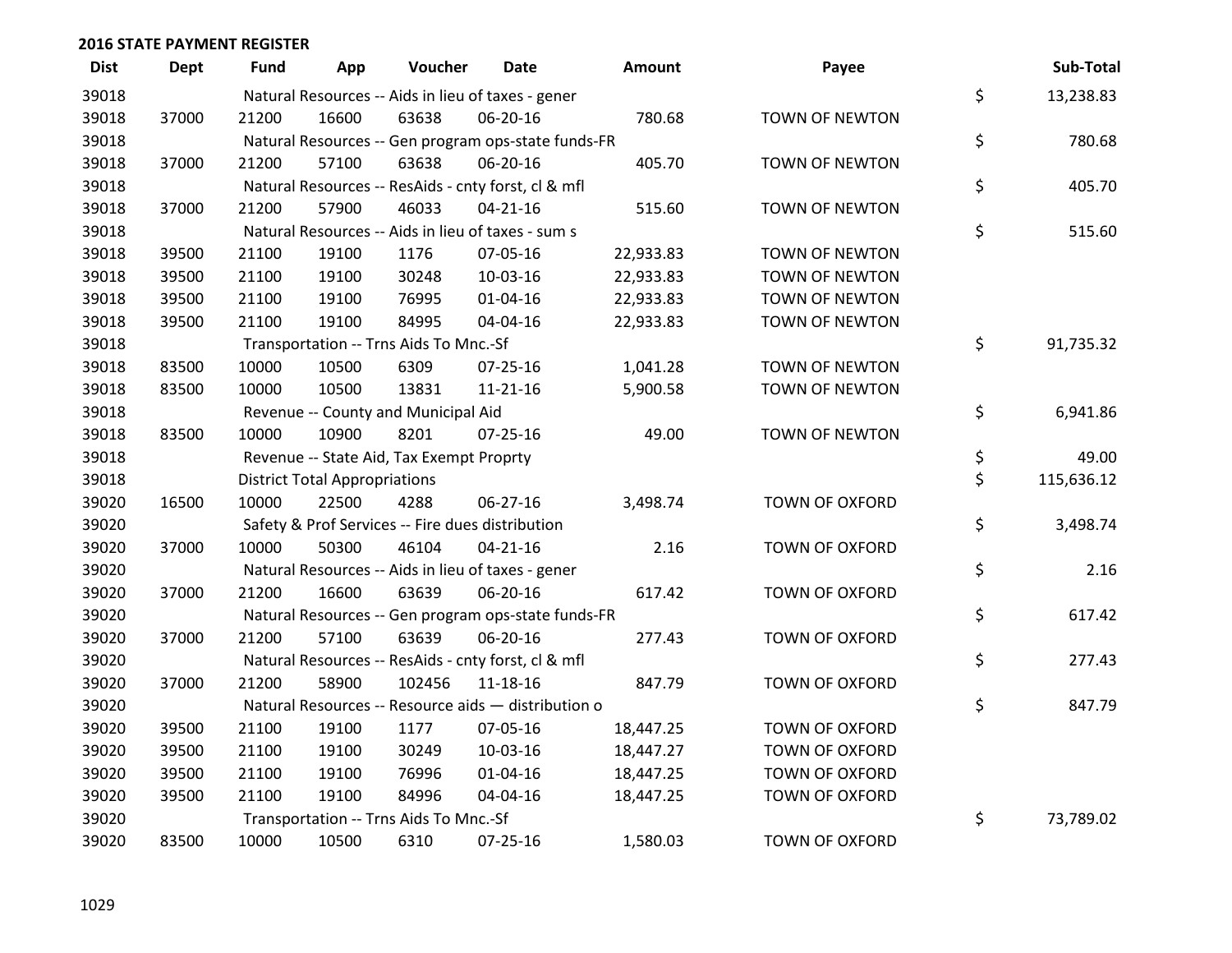| <b>Dist</b> | <b>Dept</b> | <b>Fund</b> | App                                  | Voucher                                  | <b>Date</b>                                         | <b>Amount</b> | Payee                     | Sub-Total        |
|-------------|-------------|-------------|--------------------------------------|------------------------------------------|-----------------------------------------------------|---------------|---------------------------|------------------|
| 39020       | 83500       | 10000       | 10500                                | 13832                                    | $11 - 21 - 16$                                      | 8,934.32      | TOWN OF OXFORD            |                  |
| 39020       |             |             |                                      | Revenue -- County and Municipal Aid      |                                                     |               |                           | \$<br>10,514.35  |
| 39020       | 83500       | 10000       | 10900                                | 8202                                     | $07 - 25 - 16$                                      | 608.00        | <b>TOWN OF OXFORD</b>     |                  |
| 39020       |             |             |                                      | Revenue -- State Aid, Tax Exempt Proprty |                                                     |               |                           | \$<br>608.00     |
| 39020       | 83500       | 10000       | 11000                                | 13832                                    | $11 - 21 - 16$                                      | 19.58         | <b>TOWN OF OXFORD</b>     |                  |
| 39020       |             |             |                                      | Revenue -- Public Utility Distribution   |                                                     |               |                           | \$<br>19.58      |
| 39020       |             |             | <b>District Total Appropriations</b> |                                          |                                                     |               |                           | \$<br>90,174.49  |
| 39022       | 16500       | 10000       | 22500                                | 4289                                     | 06-27-16                                            | 5,905.30      | TOWN OF PACKWAUKEE        |                  |
| 39022       |             |             |                                      |                                          | Safety & Prof Services -- Fire dues distribution    |               |                           | \$<br>5,905.30   |
| 39022       | 37000       | 10000       | 50300                                | 29087                                    | $02 - 12 - 16$                                      | 746.83        | <b>TOWN OF PACKWAUKEE</b> |                  |
| 39022       |             |             |                                      |                                          | Natural Resources -- Aids in lieu of taxes - gener  |               |                           | \$<br>746.83     |
| 39022       | 37000       | 21200       | 16600                                | 63640                                    | 06-20-16                                            | 605.00        | <b>TOWN OF PACKWAUKEE</b> |                  |
| 39022       |             |             |                                      |                                          | Natural Resources -- Gen program ops-state funds-FR |               |                           | \$<br>605.00     |
| 39022       | 37000       | 21200       | 57100                                | 63640                                    | 06-20-16                                            | 282.24        | TOWN OF PACKWAUKEE        |                  |
| 39022       |             |             |                                      |                                          | Natural Resources -- ResAids - cnty forst, cl & mfl |               |                           | \$<br>282.24     |
| 39022       | 37000       | 21200       | 58900                                | 102457                                   | 11-18-16                                            | 673.70        | TOWN OF PACKWAUKEE        |                  |
| 39022       |             |             |                                      |                                          | Natural Resources -- Resource aids - distribution o |               |                           | \$<br>673.70     |
| 39022       | 39500       | 21100       | 19100                                | 1178                                     | 07-05-16                                            | 23,919.22     | TOWN OF PACKWAUKEE        |                  |
| 39022       | 39500       | 21100       | 19100                                | 30250                                    | 10-03-16                                            | 23,919.24     | <b>TOWN OF PACKWAUKEE</b> |                  |
| 39022       | 39500       | 21100       | 19100                                | 76997                                    | 01-04-16                                            | 23,919.22     | <b>TOWN OF PACKWAUKEE</b> |                  |
| 39022       | 39500       | 21100       | 19100                                | 84997                                    | 04-04-16                                            | 23,919.22     | <b>TOWN OF PACKWAUKEE</b> |                  |
| 39022       |             |             |                                      | Transportation -- Trns Aids To Mnc.-Sf   |                                                     |               |                           | \$<br>95,676.90  |
| 39022       | 83500       | 10000       | 10500                                | 6311                                     | $07 - 25 - 16$                                      | 2,938.30      | TOWN OF PACKWAUKEE        |                  |
| 39022       | 83500       | 10000       | 10500                                | 13833                                    | $11 - 21 - 16$                                      | 14,286.44     | <b>TOWN OF PACKWAUKEE</b> |                  |
| 39022       |             |             |                                      | Revenue -- County and Municipal Aid      |                                                     |               |                           | \$<br>17,224.74  |
| 39022       | 83500       | 10000       | 10900                                | 8203                                     | $07 - 25 - 16$                                      | 17.00         | <b>TOWN OF PACKWAUKEE</b> |                  |
| 39022       |             |             |                                      | Revenue -- State Aid, Tax Exempt Proprty |                                                     |               |                           | \$<br>17.00      |
| 39022       | 83500       | 10000       | 11000                                | 13833                                    | $11 - 21 - 16$                                      | 2,442.16      | TOWN OF PACKWAUKEE        |                  |
| 39022       |             |             |                                      | Revenue -- Public Utility Distribution   |                                                     |               |                           | \$<br>2,442.16   |
| 39022       |             |             | <b>District Total Appropriations</b> |                                          |                                                     |               |                           | \$<br>123,573.87 |
| 39024       | 16500       | 10000       | 22500                                | 4290                                     | 06-27-16                                            | 1,686.52      | TOWN OF SHIELDS           |                  |
| 39024       |             |             |                                      |                                          | Safety & Prof Services -- Fire dues distribution    |               |                           | \$<br>1,686.52   |
| 39024       | 37000       | 10000       | 50300                                | 29069                                    | $02 - 12 - 16$                                      | 850.71        | <b>TOWN OF SHIELDS</b>    |                  |
| 39024       | 37000       | 10000       | 50300                                | 46111                                    | $04 - 21 - 16$                                      | 383.33        | TOWN OF SHIELDS           |                  |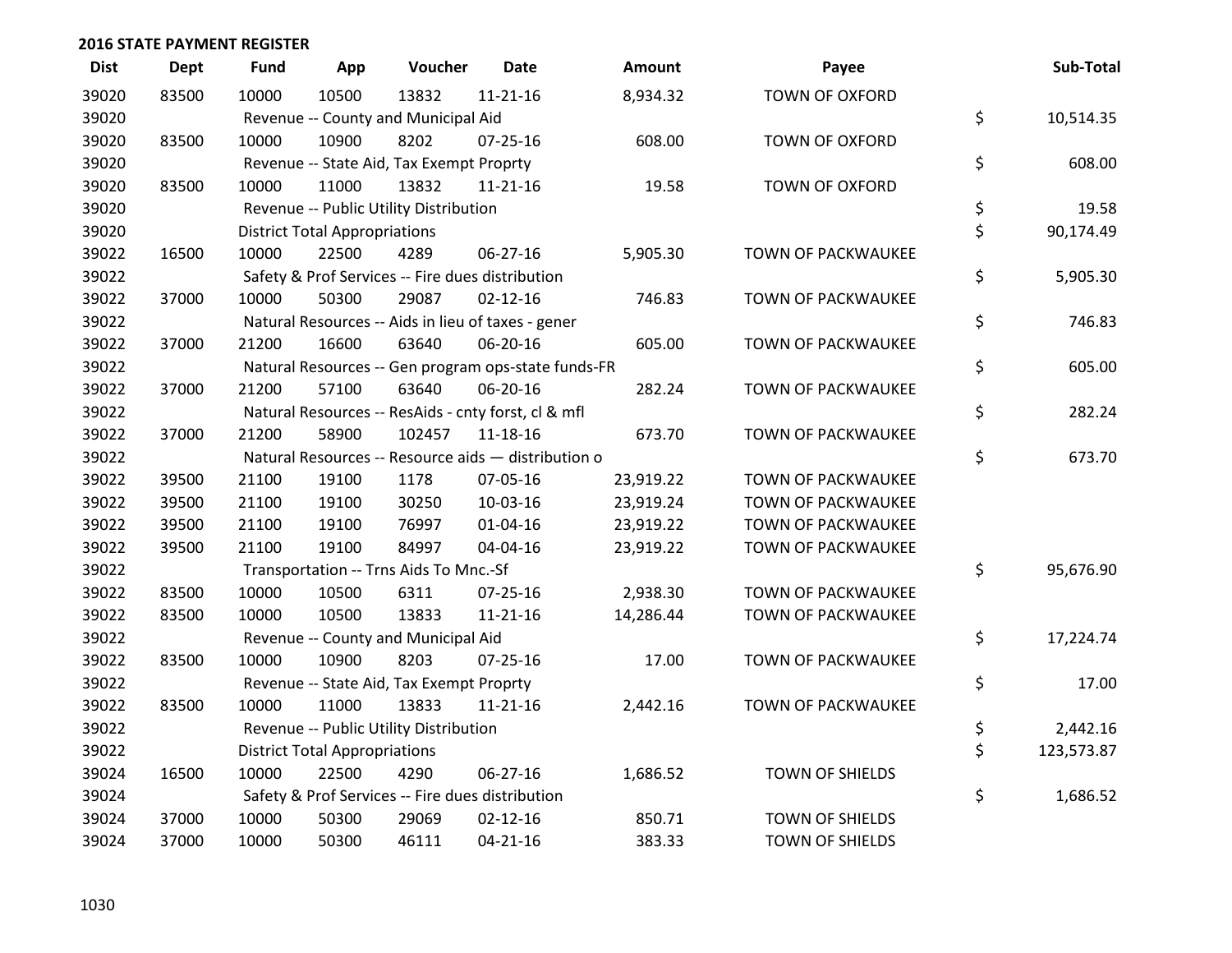| <b>Dist</b> | <b>Dept</b> | <b>Fund</b> | App                                  | Voucher                                             | <b>Date</b>    | Amount    | Payee                  | Sub-Total       |
|-------------|-------------|-------------|--------------------------------------|-----------------------------------------------------|----------------|-----------|------------------------|-----------------|
| 39024       |             |             |                                      | Natural Resources -- Aids in lieu of taxes - gener  |                |           |                        | \$<br>1,234.04  |
| 39024       | 37000       | 21200       | 16600                                | 63641                                               | 06-20-16       | 536.63    | TOWN OF SHIELDS        |                 |
| 39024       |             |             |                                      | Natural Resources -- Gen program ops-state funds-FR |                |           |                        | \$<br>536.63    |
| 39024       | 37000       | 21200       | 57100                                | 63641                                               | 06-20-16       | 241.14    | TOWN OF SHIELDS        |                 |
| 39024       |             |             |                                      | Natural Resources -- ResAids - cnty forst, cl & mfl |                |           |                        | \$<br>241.14    |
| 39024       | 37000       | 21200       | 57900                                | 46110                                               | $04 - 21 - 16$ | 192.08    | TOWN OF SHIELDS        |                 |
| 39024       |             |             |                                      | Natural Resources -- Aids in lieu of taxes - sum s  |                |           |                        | \$<br>192.08    |
| 39024       | 37000       | 21200       | 58900                                | 102458                                              | 11-18-16       | 1,197.53  | TOWN OF SHIELDS        |                 |
| 39024       |             |             |                                      | Natural Resources -- Resource aids - distribution o |                |           |                        | \$<br>1,197.53  |
| 39024       | 39500       | 21100       | 19100                                | 1179                                                | 07-05-16       | 17,940.79 | TOWN OF SHIELDS        |                 |
| 39024       | 39500       | 21100       | 19100                                | 30251                                               | 10-03-16       | 17,940.81 | TOWN OF SHIELDS        |                 |
| 39024       | 39500       | 21100       | 19100                                | 76998                                               | $01 - 04 - 16$ | 17,940.79 | <b>TOWN OF SHIELDS</b> |                 |
| 39024       | 39500       | 21100       | 19100                                | 84998                                               | 04-04-16       | 17,940.79 | TOWN OF SHIELDS        |                 |
| 39024       |             |             |                                      | Transportation -- Trns Aids To Mnc.-Sf              |                |           |                        | \$<br>71,763.18 |
| 39024       | 83500       | 10000       | 10500                                | 6312                                                | 07-25-16       | 1,697.18  | TOWN OF SHIELDS        |                 |
| 39024       | 83500       | 10000       | 10500                                | 13834                                               | $11 - 21 - 16$ | 9,353.91  | TOWN OF SHIELDS        |                 |
| 39024       |             |             |                                      | Revenue -- County and Municipal Aid                 |                |           |                        | \$<br>11,051.09 |
| 39024       | 83500       | 10000       | 10900                                | 8204                                                | 07-25-16       | 1.00      | TOWN OF SHIELDS        |                 |
| 39024       |             |             |                                      | Revenue -- State Aid, Tax Exempt Proprty            |                |           |                        | \$<br>1.00      |
| 39024       | 83500       | 10000       | 11000                                | 13834                                               | $11 - 21 - 16$ | 350.51    | TOWN OF SHIELDS        |                 |
| 39024       |             |             |                                      | Revenue -- Public Utility Distribution              |                |           |                        | \$<br>350.51    |
| 39024       |             |             | <b>District Total Appropriations</b> |                                                     |                |           |                        | \$<br>88,253.72 |
| 39026       | 16500       | 10000       | 22500                                | 4291                                                | $06 - 27 - 16$ | 4,594.76  | TOWN OF SPRINGFIELD    |                 |
| 39026       |             |             |                                      | Safety & Prof Services -- Fire dues distribution    |                |           |                        | \$<br>4,594.76  |
| 39026       | 37000       | 10000       | 50300                                | 28921                                               | $02 - 12 - 16$ | 4,431.82  | TOWN OF SPRINGFIELD    |                 |
| 39026       | 37000       | 10000       | 50300                                | 45732                                               | $04 - 21 - 16$ | 302.99    | TOWN OF SPRINGFIELD    |                 |
| 39026       |             |             |                                      | Natural Resources -- Aids in lieu of taxes - gener  |                |           |                        | \$<br>4,734.81  |
| 39026       | 37000       | 21200       | 16600                                | 63642                                               | 06-20-16       | 1,168.15  | TOWN OF SPRINGFIELD    |                 |
| 39026       |             |             |                                      | Natural Resources -- Gen program ops-state funds-FR |                |           |                        | \$<br>1,168.15  |
| 39026       | 37000       | 21200       | 57100                                | 63642                                               | 06-20-16       | 540.90    | TOWN OF SPRINGFIELD    |                 |
| 39026       |             |             |                                      | Natural Resources -- ResAids - cnty forst, cl & mfl |                |           |                        | \$<br>540.90    |
| 39026       | 37000       | 21200       | 57900                                | 45730                                               | $04 - 21 - 16$ | 342.05    | TOWN OF SPRINGFIELD    |                 |
| 39026       | 37000       | 21200       | 57900                                | 45731                                               | $04 - 21 - 16$ | 31.73     | TOWN OF SPRINGFIELD    |                 |
| 39026       |             |             |                                      | Natural Resources -- Aids in lieu of taxes - sum s  |                |           |                        | \$<br>373.78    |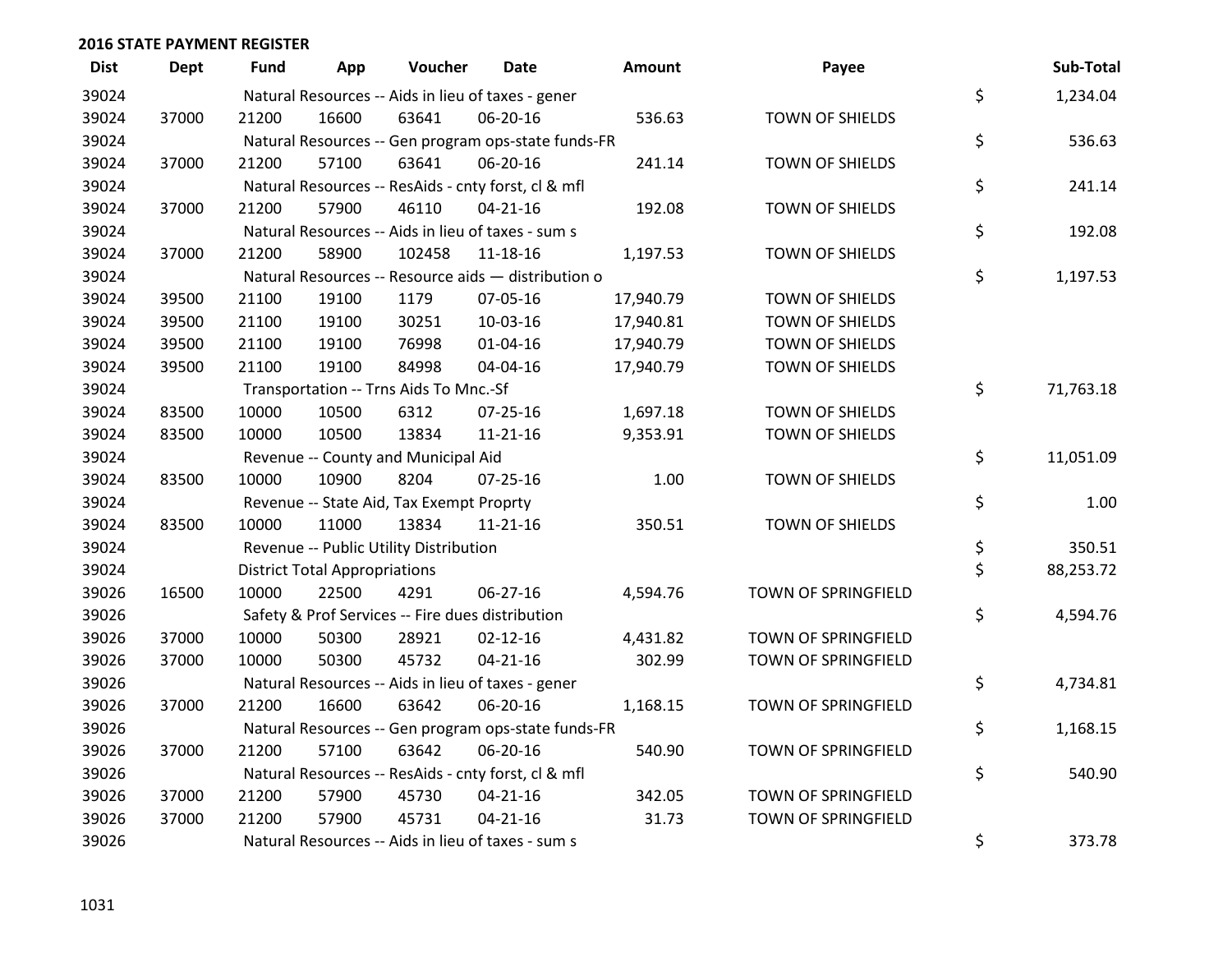| <b>Dist</b> | <b>Dept</b> | <b>Fund</b> | App                                  | Voucher                                             | <b>Date</b>    | <b>Amount</b> | Payee                    | Sub-Total        |
|-------------|-------------|-------------|--------------------------------------|-----------------------------------------------------|----------------|---------------|--------------------------|------------------|
| 39026       | 37000       | 21200       | 58900                                | 102459                                              | 11-18-16       | 1,071.78      | TOWN OF SPRINGFIELD      |                  |
| 39026       |             |             |                                      | Natural Resources -- Resource aids - distribution o |                |               |                          | \$<br>1,071.78   |
| 39026       | 39500       | 21100       | 19100                                | 1180                                                | 07-05-16       | 29,627.91     | TOWN OF SPRINGFIELD      |                  |
| 39026       | 39500       | 21100       | 19100                                | 30252                                               | 10-03-16       | 29,627.91     | TOWN OF SPRINGFIELD      |                  |
| 39026       | 39500       | 21100       | 19100                                | 76999                                               | $01 - 04 - 16$ | 29,627.91     | TOWN OF SPRINGFIELD      |                  |
| 39026       | 39500       | 21100       | 19100                                | 84999                                               | 04-04-16       | 29,627.91     | TOWN OF SPRINGFIELD      |                  |
| 39026       |             |             |                                      | Transportation -- Trns Aids To Mnc.-Sf              |                |               |                          | \$<br>118,511.64 |
| 39026       | 83500       | 10000       | 10500                                | 6313                                                | $07 - 25 - 16$ | 1,071.79      | TOWN OF SPRINGFIELD      |                  |
| 39026       | 83500       | 10000       | 10500                                | 13835                                               | $11 - 21 - 16$ | 6,073.50      | TOWN OF SPRINGFIELD      |                  |
| 39026       |             |             |                                      | Revenue -- County and Municipal Aid                 |                |               |                          | \$<br>7,145.29   |
| 39026       | 83500       | 10000       | 10900                                | 8205                                                | $07 - 25 - 16$ | 3.00          | TOWN OF SPRINGFIELD      |                  |
| 39026       |             |             |                                      | Revenue -- State Aid, Tax Exempt Proprty            |                |               |                          | \$<br>3.00       |
| 39026       | 83500       | 10000       | 50100                                | 2596                                                | 01-29-16       | 153.56        | TOWN OF SPRINGFIELD      |                  |
| 39026       |             |             |                                      | Revenue -- Payments for municipal svcs              |                |               |                          | \$<br>153.56     |
| 39026       |             |             | <b>District Total Appropriations</b> |                                                     |                |               |                          | \$<br>138,297.67 |
| 39028       | 16500       | 10000       | 22500                                | 4292                                                | 06-27-16       | 3,432.38      | TOWN OF WESTFIELD        |                  |
| 39028       |             |             |                                      | Safety & Prof Services -- Fire dues distribution    |                |               |                          | \$<br>3,432.38   |
| 39028       | 37000       | 10000       | 50300                                | 28887                                               | $02 - 12 - 16$ | 133.30        | TOWN OF WESTFIELD        |                  |
| 39028       | 37000       | 10000       | 50300                                | 45631                                               | $04 - 21 - 16$ | 7.95          | TOWN OF WESTFIELD        |                  |
| 39028       |             |             |                                      | Natural Resources -- Aids in lieu of taxes - gener  |                |               |                          | \$<br>141.25     |
| 39028       | 37000       | 21200       | 16600                                | 63643                                               | 06-20-16       | 521.37        | TOWN OF WESTFIELD        |                  |
| 39028       |             |             |                                      | Natural Resources -- Gen program ops-state funds-FR |                |               |                          | \$<br>521.37     |
| 39028       | 37000       | 21200       | 57100                                | 63643                                               | 06-20-16       | 234.28        | TOWN OF WESTFIELD        |                  |
| 39028       |             |             |                                      | Natural Resources -- ResAids - cnty forst, cl & mfl |                |               |                          | \$<br>234.28     |
| 39028       | 37000       | 21200       | 57900                                | 45630                                               | $04 - 21 - 16$ | 111.35        | TOWN OF WESTFIELD        |                  |
| 39028       |             |             |                                      | Natural Resources -- Aids in lieu of taxes - sum s  |                |               |                          | \$<br>111.35     |
| 39028       | 37000       | 21200       | 58900                                | 102460                                              | 11-18-16       | 887.99        | TOWN OF WESTFIELD        |                  |
| 39028       |             |             |                                      | Natural Resources -- Resource aids - distribution o |                |               |                          | \$<br>887.99     |
| 39028       | 39500       | 21100       | 19100                                | 1181                                                | 07-05-16       | 20,814.40     | TOWN OF WESTFIELD        |                  |
| 39028       | 39500       | 21100       | 19100                                | 30253                                               | 10-03-16       | 20,814.42     | TOWN OF WESTFIELD        |                  |
| 39028       | 39500       | 21100       | 19100                                | 77000                                               | 01-04-16       | 20,814.40     | TOWN OF WESTFIELD        |                  |
| 39028       | 39500       | 21100       | 19100                                | 85000                                               | 04-04-16       | 20,814.40     | <b>TOWN OF WESTFIELD</b> |                  |
| 39028       |             |             |                                      | Transportation -- Trns Aids To Mnc.-Sf              |                |               |                          | \$<br>83,257.62  |
| 39028       | 83500       | 10000       | 10500                                | 6314                                                | $07 - 25 - 16$ | 1,201.65      | <b>TOWN OF WESTFIELD</b> |                  |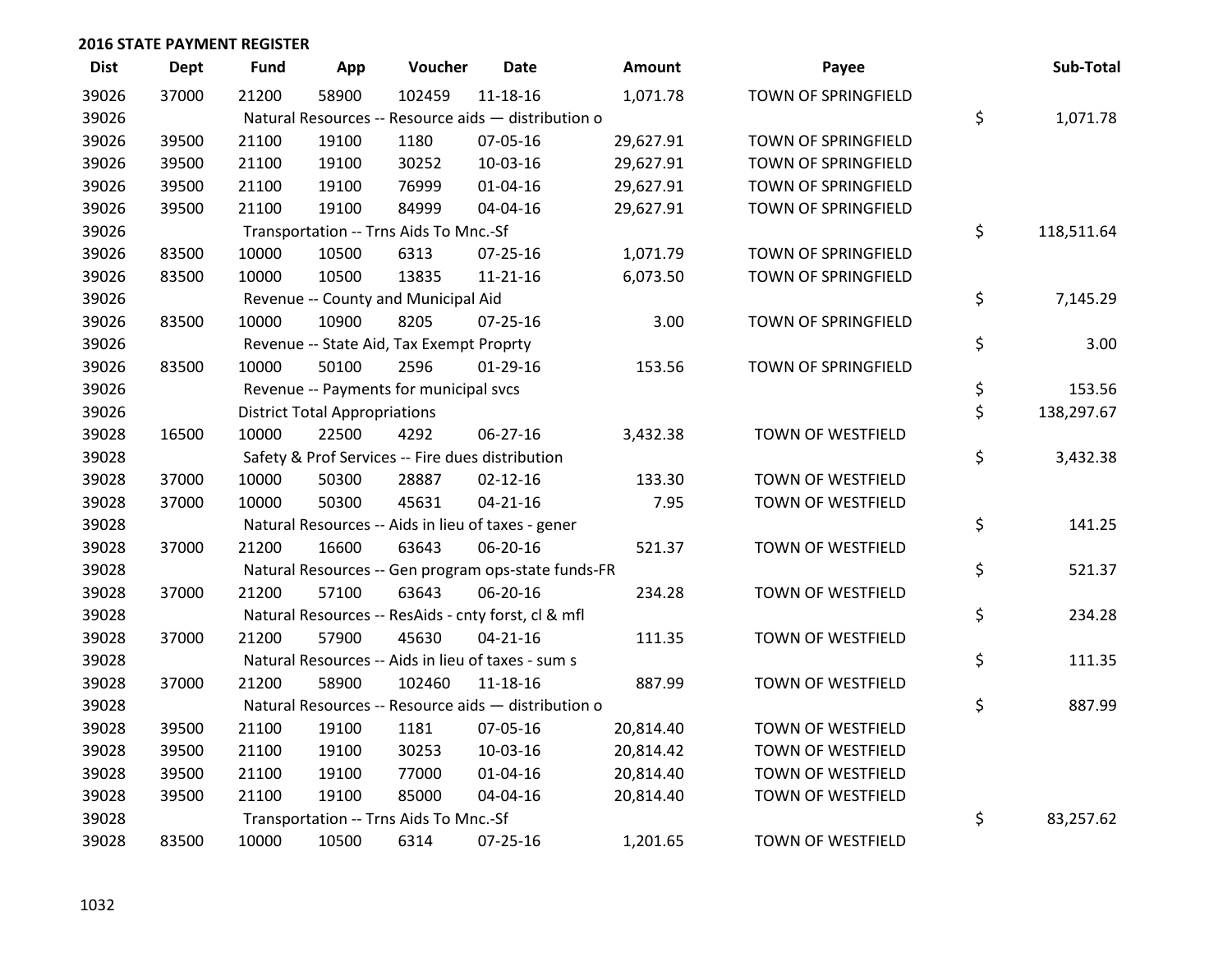| <b>Dist</b> | <b>Dept</b> | <b>Fund</b> | App                                  | Voucher                                             | <b>Date</b>    | Amount    | Payee                      | Sub-Total        |
|-------------|-------------|-------------|--------------------------------------|-----------------------------------------------------|----------------|-----------|----------------------------|------------------|
| 39028       | 83500       | 10000       | 10500                                | 13836                                               | $11 - 21 - 16$ | 6,691.09  | <b>TOWN OF WESTFIELD</b>   |                  |
| 39028       |             |             |                                      | Revenue -- County and Municipal Aid                 |                |           |                            | \$<br>7,892.74   |
| 39028       | 83500       | 10000       | 10900                                | 8206                                                | $07 - 25 - 16$ | 6.00      | TOWN OF WESTFIELD          |                  |
| 39028       |             |             |                                      | Revenue -- State Aid, Tax Exempt Proprty            |                |           |                            | \$<br>6.00       |
| 39028       | 83500       | 10000       | 11000                                | 13836                                               | $11 - 21 - 16$ | 663.05    | TOWN OF WESTFIELD          |                  |
| 39028       |             |             |                                      | Revenue -- Public Utility Distribution              |                |           |                            | \$<br>663.05     |
| 39028       |             |             | <b>District Total Appropriations</b> |                                                     |                |           |                            | \$<br>97,148.03  |
| 39121       | 16500       | 10000       | 22500                                | 4293                                                | $06 - 27 - 16$ | 856.10    | <b>VILLAGE OF ENDEAVOR</b> |                  |
| 39121       |             |             |                                      | Safety & Prof Services -- Fire dues distribution    |                |           |                            | \$<br>856.10     |
| 39121       | 37000       | 27400       | 67000                                | 56077                                               | 05-27-16       | 1,027.73  | <b>VILLAGE OF ENDEAVOR</b> |                  |
| 39121       |             |             |                                      | Natural Resources -- Fin asst for responsible units |                |           |                            | \$<br>1,027.73   |
| 39121       | 39500       | 21100       | 19100                                | 1182                                                | 07-05-16       | 2,730.48  | <b>VILLAGE OF ENDEAVOR</b> |                  |
| 39121       | 39500       | 21100       | 19100                                | 30254                                               | 10-03-16       | 2,730.48  | <b>VILLAGE OF ENDEAVOR</b> |                  |
| 39121       | 39500       | 21100       | 19100                                | 77001                                               | $01 - 04 - 16$ | 2,730.48  | <b>VILLAGE OF ENDEAVOR</b> |                  |
| 39121       | 39500       | 21100       | 19100                                | 85001                                               | 04-04-16       | 2,730.48  | <b>VILLAGE OF ENDEAVOR</b> |                  |
| 39121       |             |             |                                      | Transportation -- Trns Aids To Mnc.-Sf              |                |           |                            | \$<br>10,921.92  |
| 39121       | 83500       | 10000       | 10500                                | 6315                                                | 07-25-16       | 16,958.47 | <b>VILLAGE OF ENDEAVOR</b> |                  |
| 39121       | 83500       | 10000       | 10500                                | 13837                                               | $11 - 21 - 16$ | 78,223.48 | <b>VILLAGE OF ENDEAVOR</b> |                  |
| 39121       |             |             |                                      | Revenue -- County and Municipal Aid                 |                |           |                            | \$<br>95,181.95  |
| 39121       | 83500       | 10000       | 10900                                | 8207                                                | $07 - 25 - 16$ | 46.00     | <b>VILLAGE OF ENDEAVOR</b> |                  |
| 39121       | 83500       | 10000       | 10900                                | 9742                                                | $07 - 25 - 16$ | 197.00    | <b>VILLAGE OF ENDEAVOR</b> |                  |
| 39121       |             |             |                                      | Revenue -- State Aid, Tax Exempt Proprty            |                |           |                            | \$<br>243.00     |
| 39121       |             |             | <b>District Total Appropriations</b> |                                                     |                |           |                            | \$<br>108,230.70 |
| 39161       | 16500       | 10000       | 22500                                | 4294                                                | 06-27-16       | 933.31    | VILLAGE OF NESHKORO        |                  |
| 39161       |             |             |                                      | Safety & Prof Services -- Fire dues distribution    |                |           |                            | \$<br>933.31     |
| 39161       | 37000       | 21200       | 16600                                | 63644                                               | 06-20-16       | 60.98     | <b>VILLAGE OF NESHKORO</b> |                  |
| 39161       |             |             |                                      | Natural Resources -- Gen program ops-state funds-FR |                |           |                            | \$<br>60.98      |
| 39161       | 37000       | 21200       | 57100                                | 63644                                               | 06-20-16       | 27.40     | <b>VILLAGE OF NESHKORO</b> |                  |
| 39161       |             |             |                                      | Natural Resources -- ResAids - cnty forst, cl & mfl |                |           |                            | \$<br>27.40      |
| 39161       | 39500       | 21100       | 19100                                | 1183                                                | 07-05-16       | 3,897.54  | <b>VILLAGE OF NESHKORO</b> |                  |
| 39161       | 39500       | 21100       | 19100                                | 30255                                               | 10-03-16       | 3,897.54  | <b>VILLAGE OF NESHKORO</b> |                  |
| 39161       | 39500       | 21100       | 19100                                | 77002                                               | $01 - 04 - 16$ | 3,897.54  | <b>VILLAGE OF NESHKORO</b> |                  |
| 39161       | 39500       | 21100       | 19100                                | 85002                                               | 04-04-16       | 3,897.54  | VILLAGE OF NESHKORO        |                  |
| 39161       |             |             |                                      | Transportation -- Trns Aids To Mnc.-Sf              |                |           |                            | \$<br>15,590.16  |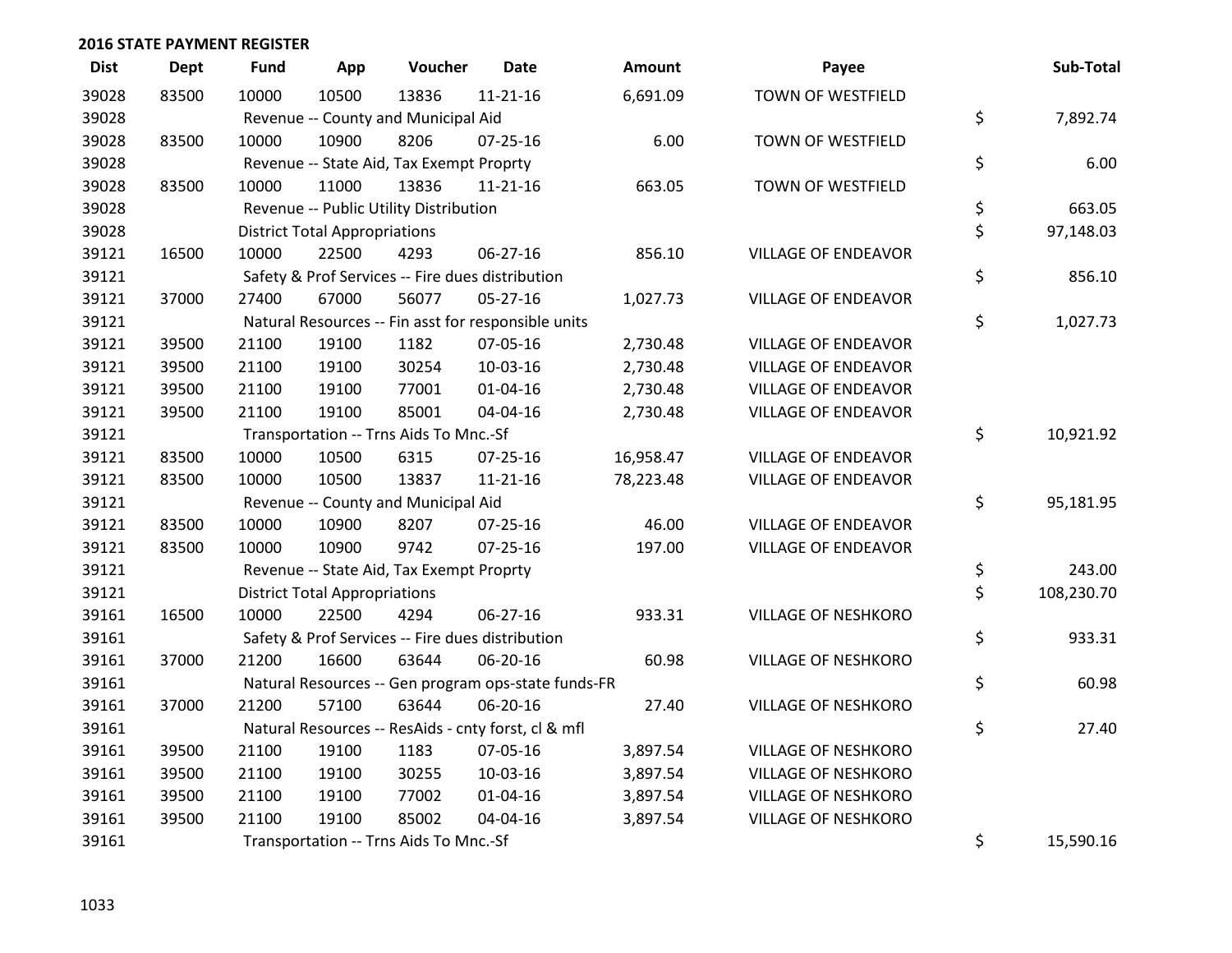| <b>Dist</b> | <b>Dept</b> | <b>Fund</b> | App                                  | Voucher                                          | <b>Date</b>                                         | Amount     | Payee                      | Sub-Total        |
|-------------|-------------|-------------|--------------------------------------|--------------------------------------------------|-----------------------------------------------------|------------|----------------------------|------------------|
| 39161       | 45500       | 10000       | 23100                                | 17661                                            | $10-12-16$                                          | 160.00     | <b>VILLAGE OF NESHKORO</b> |                  |
| 39161       |             |             |                                      | Justice -- Law enforcement train, local          |                                                     |            |                            | \$<br>160.00     |
| 39161       | 83500       | 10000       | 10500                                | 6316                                             | 07-25-16                                            | 15,535.16  | <b>VILLAGE OF NESHKORO</b> |                  |
| 39161       | 83500       | 10000       | 10500                                | 13838                                            | $11 - 21 - 16$                                      | 75,330.39  | <b>VILLAGE OF NESHKORO</b> |                  |
| 39161       |             |             |                                      | Revenue -- County and Municipal Aid              |                                                     |            |                            | \$<br>90,865.55  |
| 39161       | 83500       | 10000       | 10900                                | 8208                                             | 07-25-16                                            | 474.00     | VILLAGE OF NESHKORO        |                  |
| 39161       |             |             |                                      | Revenue -- State Aid, Tax Exempt Proprty         |                                                     |            |                            | \$<br>474.00     |
| 39161       |             |             | <b>District Total Appropriations</b> |                                                  |                                                     |            |                            | \$<br>108,111.40 |
| 39165       | 16500       | 10000       | 22500                                | 4295                                             | 06-27-16                                            | 1,109.67   | <b>VILLAGE OF OXFORD</b>   |                  |
| 39165       |             |             |                                      | Safety & Prof Services -- Fire dues distribution |                                                     |            |                            | \$<br>1,109.67   |
| 39165       | 37000       | 27400       | 67000                                | 55462                                            | 05-27-16                                            | 1,775.24   | <b>VILLAGE OF OXFORD</b>   |                  |
| 39165       |             |             |                                      |                                                  | Natural Resources -- Fin asst for responsible units |            |                            | \$<br>1,775.24   |
| 39165       | 39500       | 21100       | 19100                                | 1184                                             | 07-05-16                                            | 4,648.23   | <b>VILLAGE OF OXFORD</b>   |                  |
| 39165       | 39500       | 21100       | 19100                                | 30256                                            | 10-03-16                                            | 4,648.26   | <b>VILLAGE OF OXFORD</b>   |                  |
| 39165       |             |             |                                      | Transportation -- Trns Aids To Mnc.-Sf           |                                                     |            |                            | \$<br>9,296.49   |
| 39165       | 39500       | 21100       | 18500                                | 79744                                            | $04 - 21 - 16$                                      | 3,925.00   | TREAS VIL OXFORD           |                  |
| 39165       |             |             |                                      | Transportation -- Hwy Sfty Loc Aid Ffd           |                                                     |            |                            | \$<br>3,925.00   |
| 39165       | 39500       | 21100       | 19100                                | 77003                                            | $01 - 04 - 16$                                      | 4,648.23   | <b>VILLAGE OF OXFORD</b>   |                  |
| 39165       | 39500       | 21100       | 19100                                | 85003                                            | 04-04-16                                            | 4,648.23   | <b>VILLAGE OF OXFORD</b>   |                  |
| 39165       |             |             |                                      | Transportation -- Trns Aids To Mnc.-Sf           |                                                     |            |                            | \$<br>9,296.46   |
| 39165       | 83500       | 10000       | 10500                                | 6317                                             | $07 - 25 - 16$                                      | 19,971.95  | <b>VILLAGE OF OXFORD</b>   |                  |
| 39165       | 83500       | 10000       | 10500                                | 13839                                            | $11 - 21 - 16$                                      | 110,858.21 | <b>VILLAGE OF OXFORD</b>   |                  |
| 39165       |             |             |                                      | Revenue -- County and Municipal Aid              |                                                     |            |                            | \$<br>130,830.16 |
| 39165       | 83500       | 10000       | 10900                                | 8209                                             | $07 - 25 - 16$                                      | 306.00     | <b>VILLAGE OF OXFORD</b>   |                  |
| 39165       |             |             |                                      | Revenue -- State Aid, Tax Exempt Proprty         |                                                     |            |                            | \$<br>306.00     |
| 39165       | 83500       | 10000       | 11000                                | 13839                                            | 11-21-16                                            | 17,350.63  | <b>VILLAGE OF OXFORD</b>   |                  |
| 39165       |             |             |                                      | Revenue -- Public Utility Distribution           |                                                     |            |                            | \$<br>17,350.63  |
| 39165       |             |             | <b>District Total Appropriations</b> |                                                  |                                                     |            |                            | \$<br>173,889.65 |
| 39191       | 16500       | 10000       | 22500                                | 4296                                             | $06 - 27 - 16$                                      | 2,537.94   | VILLAGE OF WESTFIELD       |                  |
| 39191       |             |             |                                      | Safety & Prof Services -- Fire dues distribution |                                                     |            |                            | \$<br>2,537.94   |
| 39191       | 37000       | 10000       | 50300                                | 46813                                            | $04 - 21 - 16$                                      | 2.78       | VILLAGE OF WESTFIELD       |                  |
| 39191       |             |             |                                      |                                                  | Natural Resources -- Aids in lieu of taxes - gener  |            |                            | \$<br>2.78       |
| 39191       | 37000       | 21200       | 57900                                | 46814                                            | $04 - 21 - 16$                                      | 7.69       | VILLAGE OF WESTFIELD       |                  |
| 39191       |             |             |                                      |                                                  | Natural Resources -- Aids in lieu of taxes - sum s  |            |                            | \$<br>7.69       |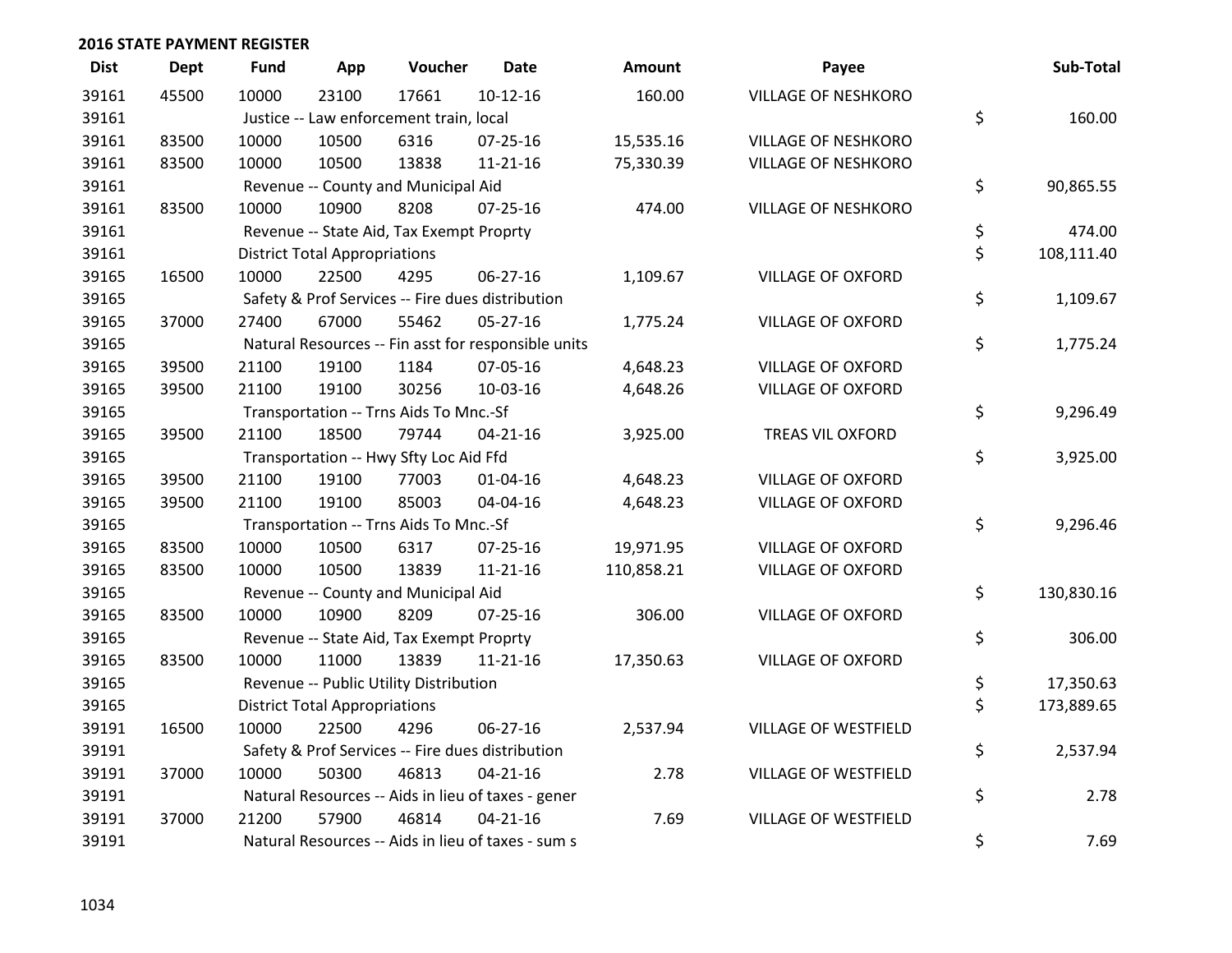| <b>Dist</b> | <b>Dept</b> | <b>Fund</b> | App                                  | Voucher                                  | <b>Date</b>                                        | Amount     | Payee                       | Sub-Total        |
|-------------|-------------|-------------|--------------------------------------|------------------------------------------|----------------------------------------------------|------------|-----------------------------|------------------|
| 39191       | 39500       | 21100       | 19100                                | 1185                                     | 07-05-16                                           | 19,058.15  | <b>VILLAGE OF WESTFIELD</b> |                  |
| 39191       | 39500       | 21100       | 19100                                | 30257                                    | 10-03-16                                           | 19,058.15  | VILLAGE OF WESTFIELD        |                  |
| 39191       | 39500       | 21100       | 19100                                | 77004                                    | $01 - 04 - 16$                                     | 19,058.15  | VILLAGE OF WESTFIELD        |                  |
| 39191       | 39500       | 21100       | 19100                                | 85004                                    | 04-04-16                                           | 19,058.15  | VILLAGE OF WESTFIELD        |                  |
| 39191       |             |             |                                      | Transportation -- Trns Aids To Mnc.-Sf   |                                                    |            |                             | \$<br>76,232.60  |
| 39191       | 45500       | 10000       | 23100                                | 18952                                    | 11-08-16                                           | 320.00     | VILLAGE OF WESTFIELD        |                  |
| 39191       |             |             |                                      | Justice -- Law enforcement train, local  |                                                    |            |                             | \$<br>320.00     |
| 39191       | 83500       | 10000       | 10500                                | 6318                                     | $07 - 25 - 16$                                     | 53,768.64  | VILLAGE OF WESTFIELD        |                  |
| 39191       | 83500       | 10000       | 10500                                | 13840                                    | $11 - 21 - 16$                                     | 210,608.15 | VILLAGE OF WESTFIELD        |                  |
| 39191       |             |             |                                      | Revenue -- County and Municipal Aid      |                                                    |            |                             | \$<br>264,376.79 |
| 39191       | 83500       | 10000       | 10900                                | 8210                                     | $07 - 25 - 16$                                     | 1,496.00   | VILLAGE OF WESTFIELD        |                  |
| 39191       | 83500       | 10000       | 10900                                | 9743                                     | $07 - 25 - 16$                                     | 826.00     | <b>VILLAGE OF WESTFIELD</b> |                  |
| 39191       |             |             |                                      | Revenue -- State Aid, Tax Exempt Proprty |                                                    |            |                             | \$<br>2,322.00   |
| 39191       | 83500       | 10000       | 50100                                | 2597                                     | $01-29-16$                                         | 551.29     | VILLAGE OF WESTFIELD        |                  |
| 39191       |             |             |                                      | Revenue -- Payments for municipal svcs   |                                                    |            |                             | \$<br>551.29     |
| 39191       | 83500       | 52100       | 36300                                | 3187                                     | 03-28-16                                           | 404.45     | VILLAGE OF WESTFIELD        |                  |
| 39191       |             |             |                                      | Revenue -- Lottery & Gaming Credit       |                                                    |            |                             | \$<br>404.45     |
| 39191       |             |             | <b>District Total Appropriations</b> |                                          |                                                    |            |                             | \$<br>346,755.54 |
| 39251       | 16500       | 10000       | 22500                                | 4297                                     | 06-27-16                                           | 3,390.31   | <b>CITY OF MONTELLO</b>     |                  |
| 39251       |             |             |                                      |                                          | Safety & Prof Services -- Fire dues distribution   |            |                             | \$<br>3,390.31   |
| 39251       | 37000       | 10000       | 50300                                | 29106                                    | $02 - 12 - 16$                                     | 4,745.24   | <b>CITY OF MONTELLO</b>     |                  |
| 39251       | 37000       | 10000       | 50300                                | 46240                                    | $04 - 21 - 16$                                     | 306.34     | <b>CITY OF MONTELLO</b>     |                  |
| 39251       |             |             |                                      |                                          | Natural Resources -- Aids in lieu of taxes - gener |            |                             | \$<br>5,051.58   |
| 39251       | 37000       | 21200       | 57900                                | 46238                                    | $04 - 21 - 16$                                     | 5.34       | <b>CITY OF MONTELLO</b>     |                  |
| 39251       | 37000       | 21200       | 57900                                | 46239                                    | $04 - 21 - 16$                                     | 2.57       | <b>CITY OF MONTELLO</b>     |                  |
| 39251       |             |             |                                      |                                          | Natural Resources -- Aids in lieu of taxes - sum s |            |                             | \$<br>7.91       |
| 39251       | 39500       | 21100       | 19100                                | 1186                                     | 07-05-16                                           | 23,374.82  | <b>CITY OF MONTELLO</b>     |                  |
| 39251       | 39500       | 21100       | 19100                                | 30258                                    | 10-03-16                                           | 23,374.85  | <b>CITY OF MONTELLO</b>     |                  |
| 39251       | 39500       | 21100       | 19100                                | 77005                                    | $01 - 04 - 16$                                     | 23,374.82  | <b>CITY OF MONTELLO</b>     |                  |
| 39251       | 39500       | 21100       | 19100                                | 85005                                    | 04-04-16                                           | 23,374.82  | <b>CITY OF MONTELLO</b>     |                  |
| 39251       |             |             |                                      | Transportation -- Trns Aids To Mnc.-Sf   |                                                    |            |                             | \$<br>93,499.31  |
| 39251       | 45500       | 10000       | 23100                                | 20814                                    | 12-16-16                                           | 160.00     | <b>CITY OF MONTELLO</b>     |                  |
| 39251       |             |             |                                      | Justice -- Law enforcement train, local  |                                                    |            |                             | \$<br>160.00     |
| 39251       | 83500       | 10000       | 10500                                | 6319                                     | $07 - 25 - 16$                                     | 49,742.34  | <b>CITY OF MONTELLO</b>     |                  |